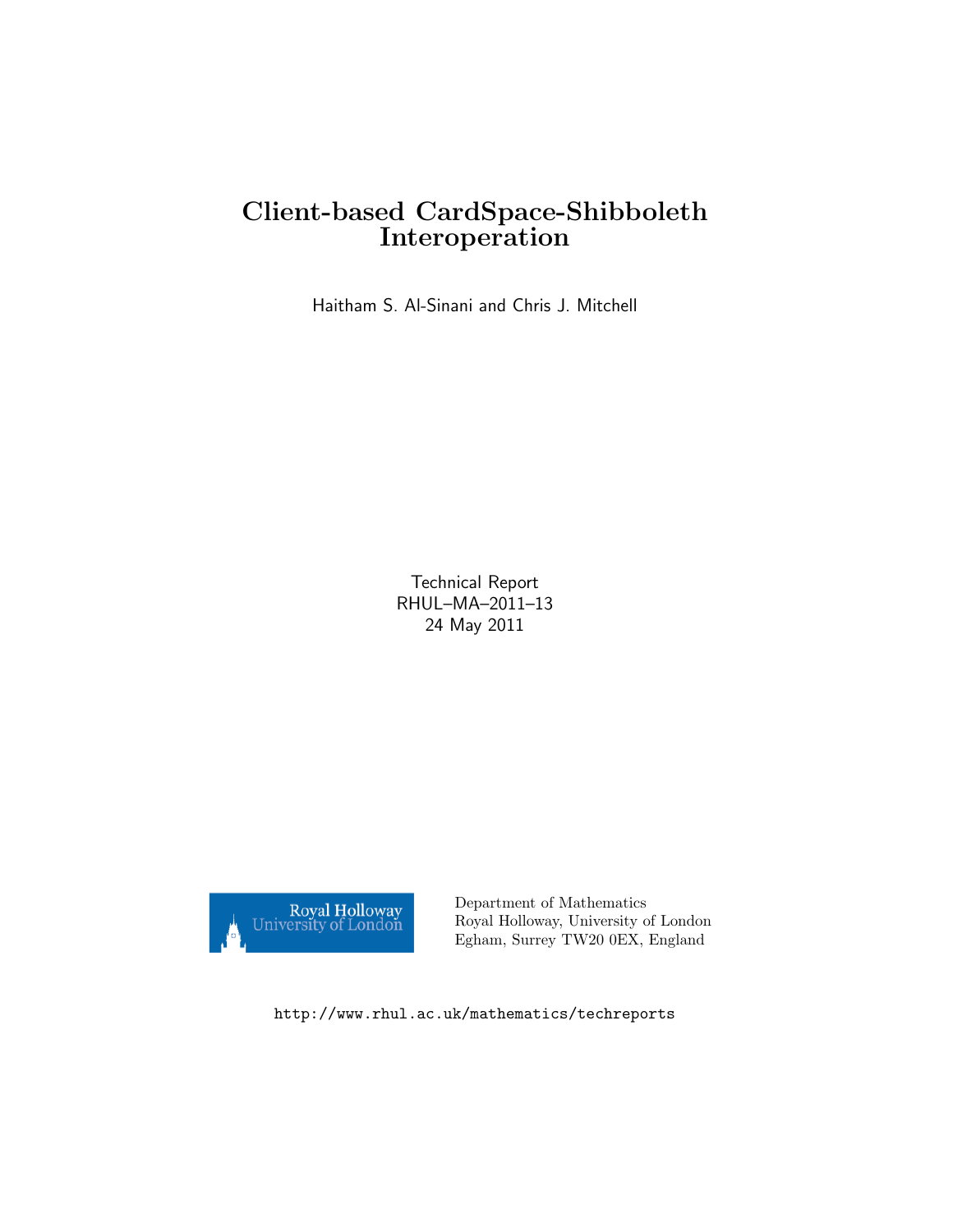#### Abstract

Whilst the growing number of identity management systems have the potential to reduce the threat of identity attacks, major deployment problems remain because of the lack of interoperability between such systems. In this paper we propose a simple, novel scheme to provide interoperability between two of the most widely discussed identity systems, namely CardSpace and Shibboleth. In this scheme, CardSpace users are able to obtain an assertion token from a Shibboleth-enabled identity provider that can be processed by a CardSpace-enabled relying party. We specify the operation of the scheme and also describe an implementation of a proof-of-concept prototype. Additionally, security and operational analyses are provided.

Keywords: CardSpace, Shibboleth, Interoperation, Browser Extension

## 1 Introduction

A number of identity systems have been designed in order to simplify management of identities and mitigate identity-oriented attacks, e.g.  $CardSpace<sup>1</sup>$ , Shibboleth<sup>2</sup>, OpenID<sup>3</sup>, and Liberty Alliance<sup>4</sup> [8, 10, 28, 29]. Most identity management architectures involve the following main roles.

- 1. The identity provider (IdP), which issues an identity token to a user.
- 2. The service provider (SP), or the relying party (RP) in CardSpace terminology, which consumes the identity token issued by the IdP in order to identify the user, before granting him/her access.
- 3. The user (or principal).
- 4. The user agent (UA), i.e. software employed by a user to send requests to webservers and receive data from them, such as a web browser.

An IdP supplies a UA with an authentication token that can be consumed by a particular SP. Whilst one SP might solely support CardSpace, another might only support Shibboleth. Therefore, to make these systems available to the largest possible group of users, effective interoperability between systems is needed. In this paper we investigate a case involving a

 $^1$ http://msdn.microsoft.com/en-us/library/aa480189.aspx

 $^{2}$ http://shibboleth.internet2.edu/

 ${}^{3}$ http://openid.net/

 ${}^{4}$ http://www.projectliberty.org — note that all Liberty specifications have been contributed to the Kantara initiative (kantarainitiative.org).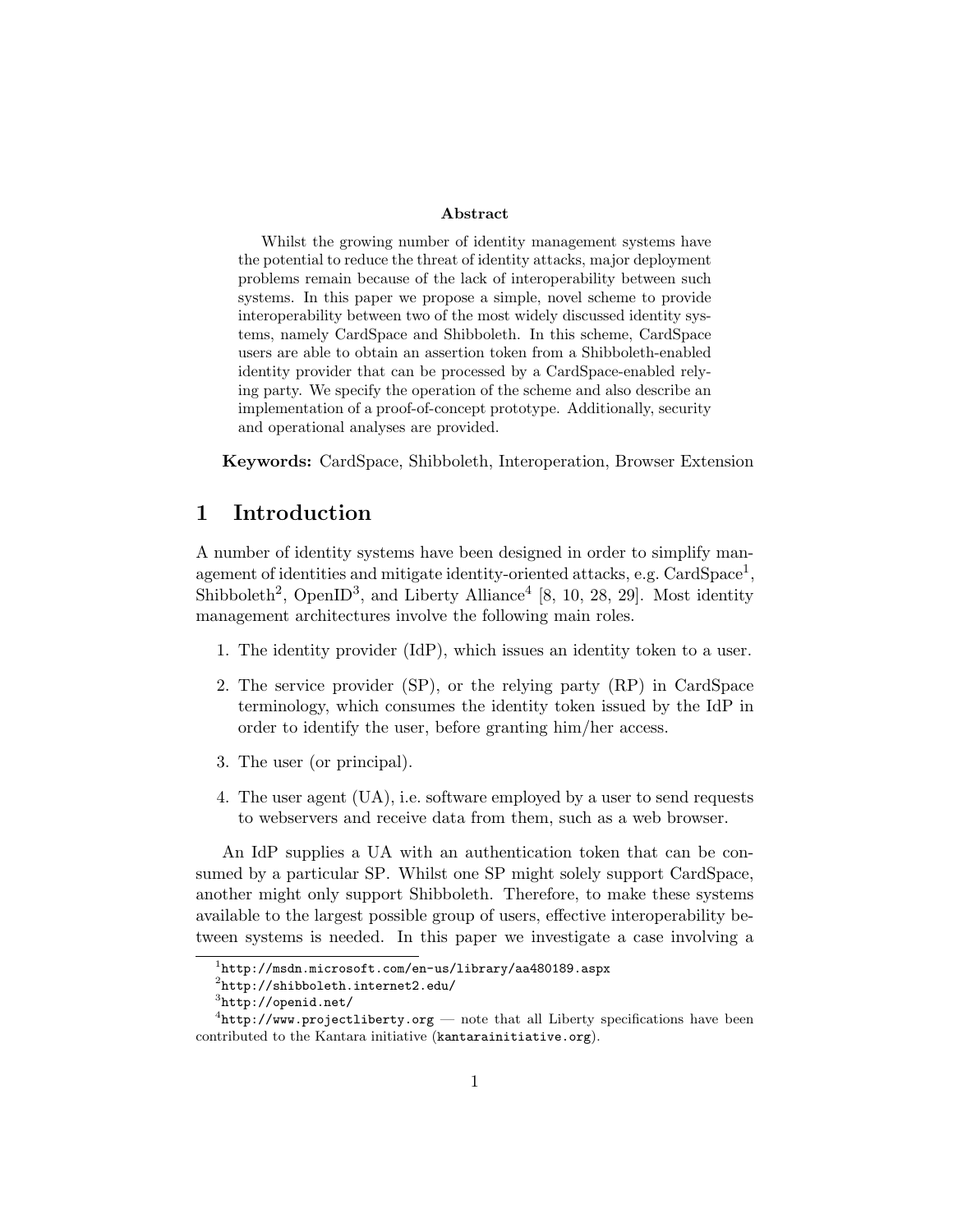CardSpace-enabled RP (CE-RP), a Shibboleth-enabled IdP (SE-IdP), and a UA that is only CardSpace-enabled. The goal is to develop an approach to integration that is as transparent as possible to IdPs, RPs and identity selectors.

We consider CardSpace-Shibboleth interoperation because of Shibboleth's wide adoption. Complementing this, the wide use of Windows, recent versions of which incorporate CardSpace, means that enabling interoperation between the two systems is likely to be of significance for large numbers of identity management users and SPs. CardSpace-Shibboleth interoperation is also attractive since both schemes support user authentication as well as exchange of user attributes. In addition, they both support SAML tokens.

The remainder of the paper is organised as follows. Section 2 presents an overview of CardSpace and Shibboleth, and section 3 describes the proposed integration scheme. In section 4, we underline certain advantages of the scheme and, in section 5, we discuss implementation issues. In section 6 we describe a prototype realisation, and section 7 highlights possible areas for related work. Finally, section 8 concludes the paper.

## 2 CardSpace and Shibboleth

### 2.1 CardSpace

### 2.1.1 Introduction.

CardSpace provides a secure and consistent way for users to control and manage personal data, to review personal data before sending it to a website, and to verify the identity of visited websites. It also enables websites to obtain data from users, e.g. to support user authentication and authorisation.

Digital identities are represented to users as Information Cards (or InfoCards), XML-based files that list the types of claim made by one party about itself or another party. The concept is inspired by real-world cards, such as driving licences and credit cards. A user can employ one InfoCard with multiple websites, or can use separate InfoCards at different websites, helping to enhance user privacy and security. There are two types of InfoCards: personal (self-issued) cards, and managed cards issued by remote IdPs. Personal cards are created by users themselves, and the claims listed in such an InfoCard are asserted by the self-issued identity provider (SIP) that co-exists with the CardSpace identity selector (CIdS) on the user ma-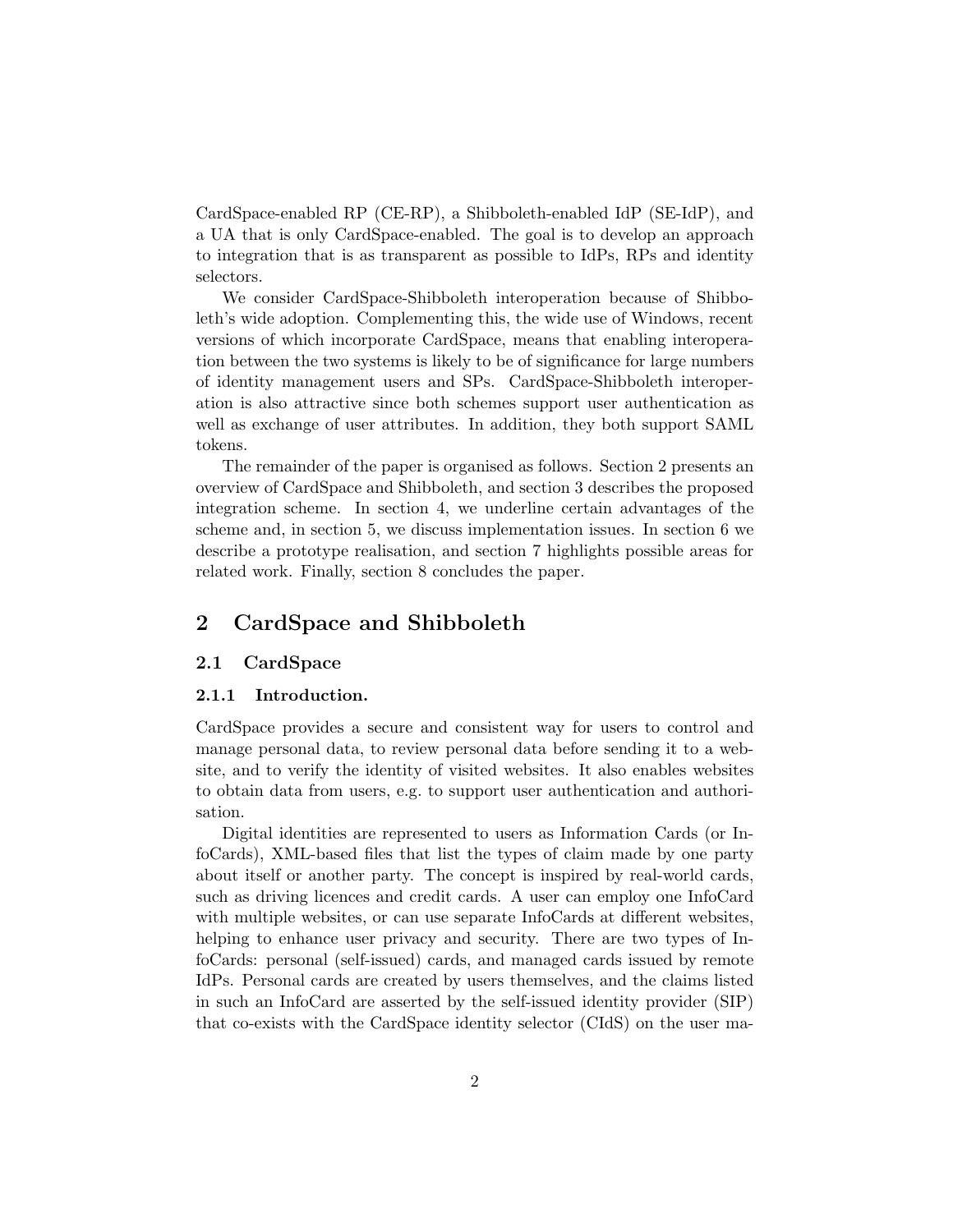chine. InfoCards, personal or managed, do not contain sensitive information, but instead carry metadata indicating the types of personal data associated with this identity, and from where assertions regarding this data can be obtained. The data referred to by personal cards is stored on the user machine, whereas the data referred to by a managed card is held by the IdP that issued it  $[2, 9, 21]$ .

By default, CardSpace is supported by Internet Explorer (IE) from version 7 onwards. Extensions to other browsers, such as  $Firefox<sup>5</sup>$  and  $Safari<sup>6</sup>$ , also exist. An updated version, CardSpace 2.0 Beta 2, was released, although Microsoft announced in early 2011 that it will not ship; instead Microsoft has released a technology preview of U-Prove<sup>7</sup>. In this paper we refer throughout to the CardSpace version that is shipped by default as part of Windows Vista and Windows 7, that is available as a free download for XP and Server 2003, and which has been approved as an OASIS standard [18].

#### 2.1.2 Operational Protocol.

In order to maximise interoperability with non-Windows platforms, Card-Space has been specifically designed to use open standards-based protocols, notably the WS-\* standards including WS-Policy/WS-Security Policy [6, 14], WS-MetadataExchange [7], WS-Trust [5] and WS-Security [23]. Note that HTML/XHTML and/or HTTP/S can be used in place of most of these standards; e.g. instead of using WS-Policy/WS-SecurityPolicy, a website can simply describe its policy in HTML/XHTML.

The integration scheme makes use of CardSpace personal cards, and thus we next describe their operation. Note that the scheme does not affect the use of managed cards.

The CIdS allows a user to create a personal card and populate its fields with self-asserted claims. CardSpace restricts the contents of personal cards to non-sensitive data in the form of 14 editable claim types, namely First Name, Last Name, Email Address, Street, City, State, Postal Code, Country/Region, Home Phone, Other Phone, Mobile Phone, Date of Birth, Gender and Web Page. Data inserted in personal cards is stored in encrypted form by the SIP on the user machine.

When using personal cards, CardSpace adopts the following protocol. We describe the protocol for the case where the RP does not employ a

 $^5$ https://addons.mozilla.org/en-US/firefox/addon/openinfocard-identity-selector/

 $^6$ http://www.hccp.org/safari-plug-in.html

 $7$ http://blogs.msdn.com/b/card/archive/2011/02/15/

beyond-windows-cardspace.aspx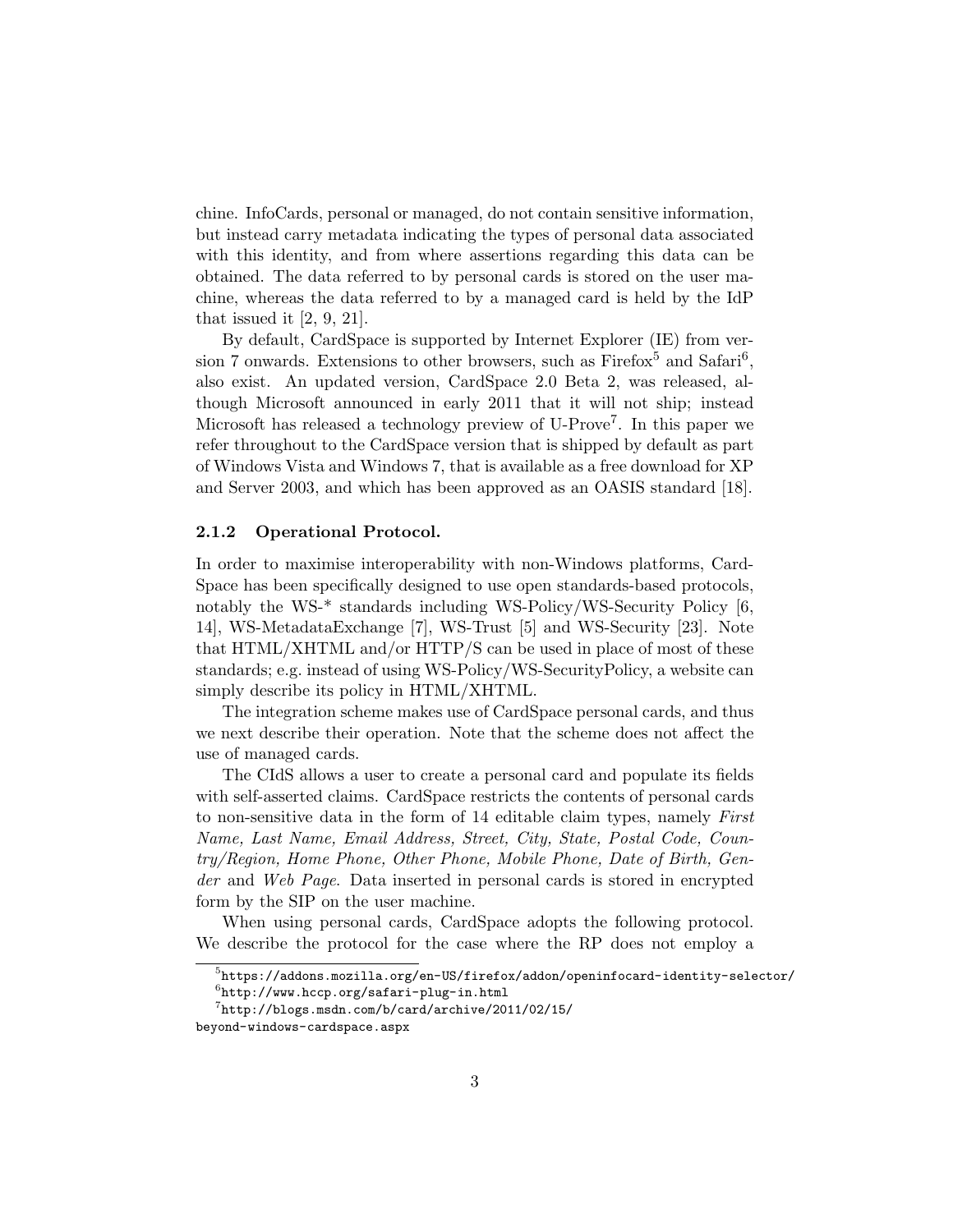security token service (STS), software responsible for security policy and token management within an IdP and, optionally, within an RP [17].

- 1. UA  $\rightarrow$  RP. HTTP/S request: GET (login page).
- 2.  $RP \rightarrow UA$ . HTTP/S response. A login page is returned containing the CardSpace-enabling tags in which the RP security policy is embedded.
- 3. User  $\rightarrow$  UA. The RP page offers the option to use CardSpace; selecting this option activates the CIdS, which is passed the RP policy. If this is the first time that this RP has been contacted, the CIdS will display the identity of the RP, giving the user the option to either proceed or abort the protocol.
- 4. CIdS  $\rightarrow$  InfoCards. The CIdS, after evaluating the RP policy, highlights those InfoCards matching the policy and greys out the rest. InfoCards previously used for this RP are displayed in the upper half of the selector screen.
- 5. User  $\rightarrow$  CIdS. The user chooses a personal card. (Alternatively, the user could create and choose a new personal card). The user can preview the card (with its associated claims) to ensure that they are willing to release the claim values. Of the claims specified in an InfoCard, only those requested in the RP policy will be passed to the requesting RP.
- 6. CIdS  $\rightleftharpoons$  SIP. The CIdS creates and sends a SAML-based Request Security Token (RST) to the SIP, which responds with a SAML-based Request Security Token Response (RSTR).
- 7. CIdS  $\rightarrow$  UA  $\rightarrow$  RP. The RSTR is passed to the UA, which forwards it to the RP.
- 8. RP  $\rightarrow$  User. The RP verifies the token, and, if satisfied, grants access.

### 2.1.3 Private Personal Identifiers (PPIDs).

When a user creates a new personal card, CardSpace generates an ID and a master key for this card. The card ID is a globally unique identifier (GUID), and the master key is 32 bytes of random data. When a user first uses a personal card at a particular RP, CardSpace generates a site-specific PPID by combining the card ID with data taken from the RP certificate, and a site-specific signature key pair by combining the card master key with data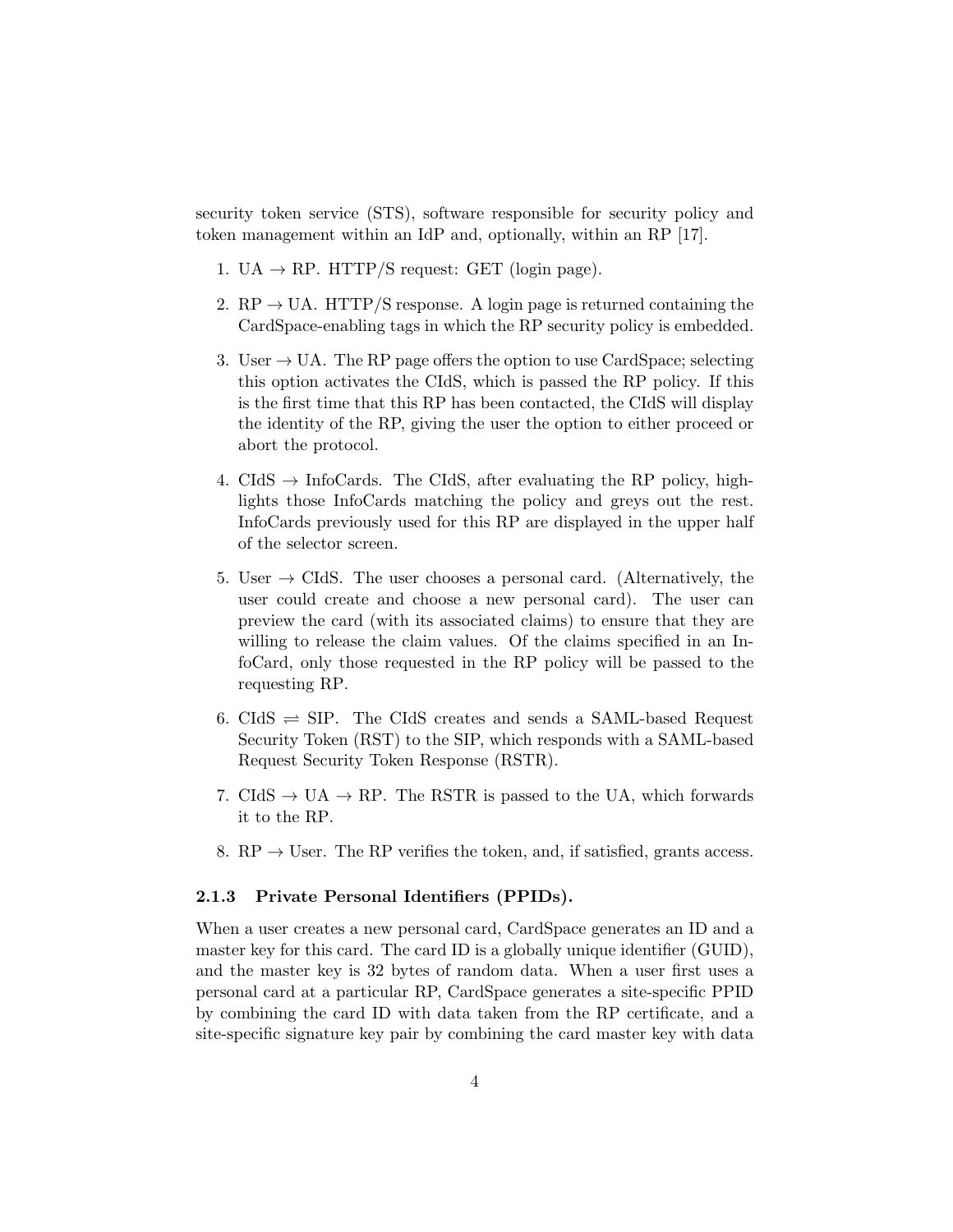taken from the RP certificate. The RP domain name and/or IP address is used if no RP certificate is available.

Since the PPID and key pair are RP-specific, the PPID does not function as a global user identifier, helping to enhance user privacy and reduce the impact of PPID compromise. The CIdS displays a shortened version of the PPID to protect against social engineering attacks and improve readability.

When a user first interacts with an RP using CardSpace, the RP retrieves the PPID and the public key from the received SAML security token, and stores them. If a personal InfoCard is re-used at a site, the supplied security token will contain the same PPID and public key as used previously, and will be signed using the corresponding private key. The RP compares the received PPID and public key with its stored values, and verifies the digital signature.

The PPID could be used on its own as a shared secret to authenticate a user to an RP. However, it is recommended that the associated (public) signature verification key, as held by the RP, should always be used to verify the signed security token to provide a more robust authentication method [9].

#### 2.1.4 Proof Keys.

A SAML security token can be coupled with cryptographic evidence to demonstrate the sender's rightful possession of the token [17, 24]. To achieve this, a security token can be associated with symmetric or asymmetric proof keys. If a symmetric key token is requested by the RP, a shared secret proof key is established between the CIdS and the CardSpace-enabled IdP [24], which is then revealed to the RP. If an asymmetric key token is requested, the CIdS generates an ephemeral RSA key pair and sends the public part of the key (along with a supporting signature proving ownership of the corresponding private key) to the CardSpace-enabled IdP [24]. If approved by the IdP, the public part is then sent to the RP in the security token and the private part of the RSA key pair is used by the client to prove the subject's rightful possession of the security token. Although the use of such a key may not be as efficient as the symmetric approach, it helps to protect user privacy since the RP identity does not need to be disclosed to the IdP.

Note that the default behaviour of the CIdS is different in the special case of browser-based client interactions with a website, in which case 'bearer' tokens are requested. Because a web browser is only capable of submitting a token to a website passively over HTTP without any proof-of-possession, bearer tokens with no proof keys are used [22].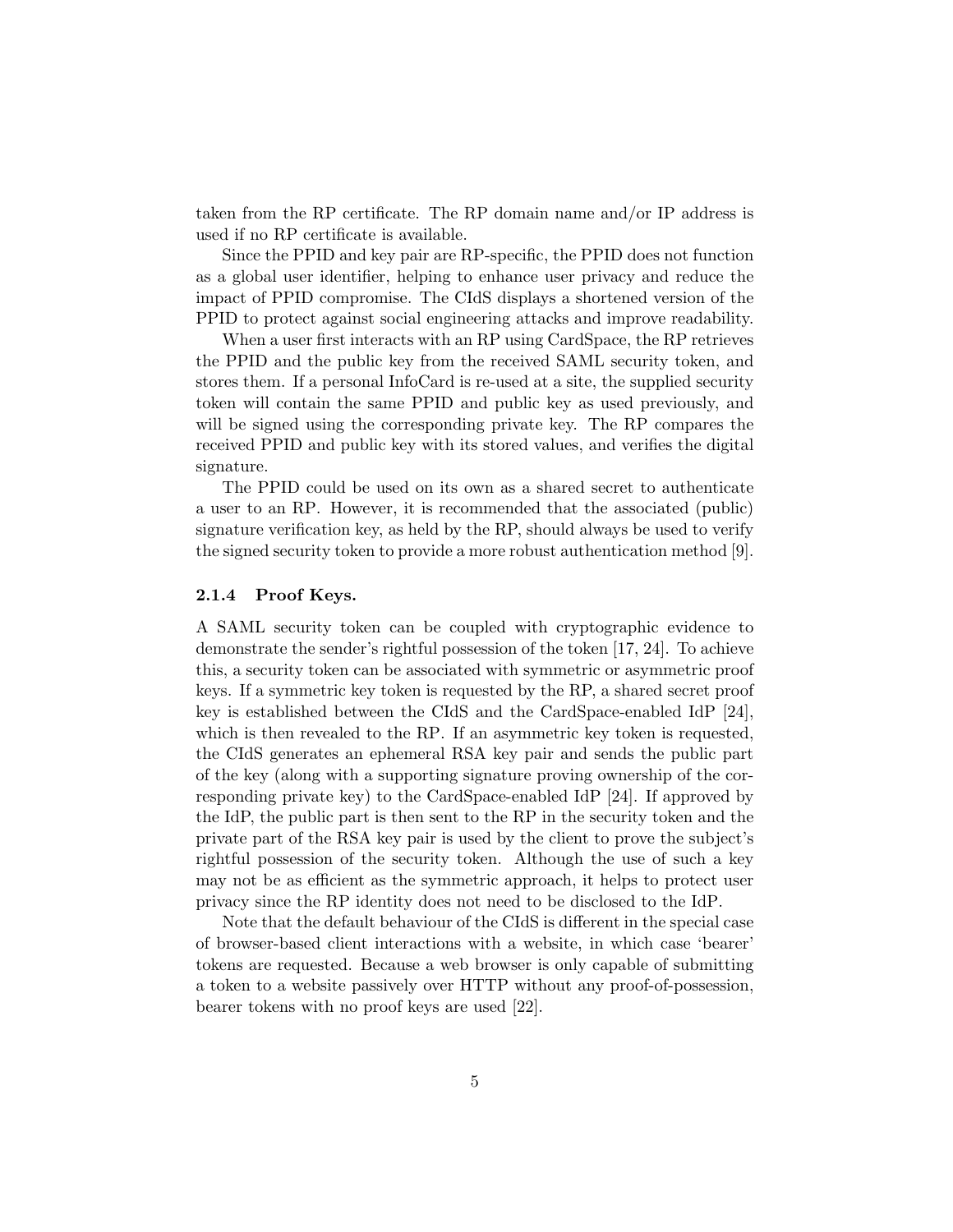### 2.2 Shibboleth

### 2.2.1 Introduction.

The Shibboleth specifications define a set of interactions between an IdP and an SP to support single sign-on and attribute exchange [13]. It is estimated that over 4 million university students, staff, and faculty are involved in Shibboleth federations<sup>8</sup>. In addition to IdPs and SPs, the Shibboleth architecture includes an optional component called WAYF (Where Are You From), supporting IdP discovery. Alternatively, the role of the this component can be taken by the SP. Shibboleth supports the following profiles.

- Browser Post Profile (BPP). In this profile the SAML messages exchanged between the IdP and SP are embedded in HTML forms, which can be sent automatically by JavaScript-enabled browsers. The scheme proposed here supports this profile.
- Artifact Profile. This profile involves embedding an artifact (i.e. an opaque reference) in a URL exchanged between the IdP and SP via browser redirection. It also requires direct (back-channel) SP-IdP communication, where the SP uses the artifact to retrieve the full SAML assertion from the IdP. As it requires direct SP-IdP communication, which is inconsistent with the CardSpace approach<sup>9</sup>, the proposed scheme does not support this profile.

### 2.2.2 Protocol Operation.

We next describe the Shibboleth protocol, covering the main differences between the two profiles introduced above.

- 1. UA  $\rightarrow$  SP. The principal navigates to a Shibboleth-protected page.
- 2.  $SP \rightarrow UA$ . The SP generates an authentication request and redirects the UA to either a WAYF or directly to an IdP. A WAYF is typically used if the SP wishes to delegate the task of IdP discovery.
- 3. UA  $\rightleftharpoons$  WAYF (optional). If a WAYF is used, it interacts (via unspecified means) with the UA to allow the principal to select an IdP. The WAYF then redirects the UA to the principal-selected IdP with the SP's authentication request. Note that the WAYF can offer the principal the option to store their choice of IdP for subsequent logins.

 ${}^{8}$ http://en.wikipedia.org/wiki/Shibboleth\_(Internet2)

<sup>&</sup>lt;sup>9</sup>In CardSpace, RP-IdP interactions pass via the CIdS on the user machine.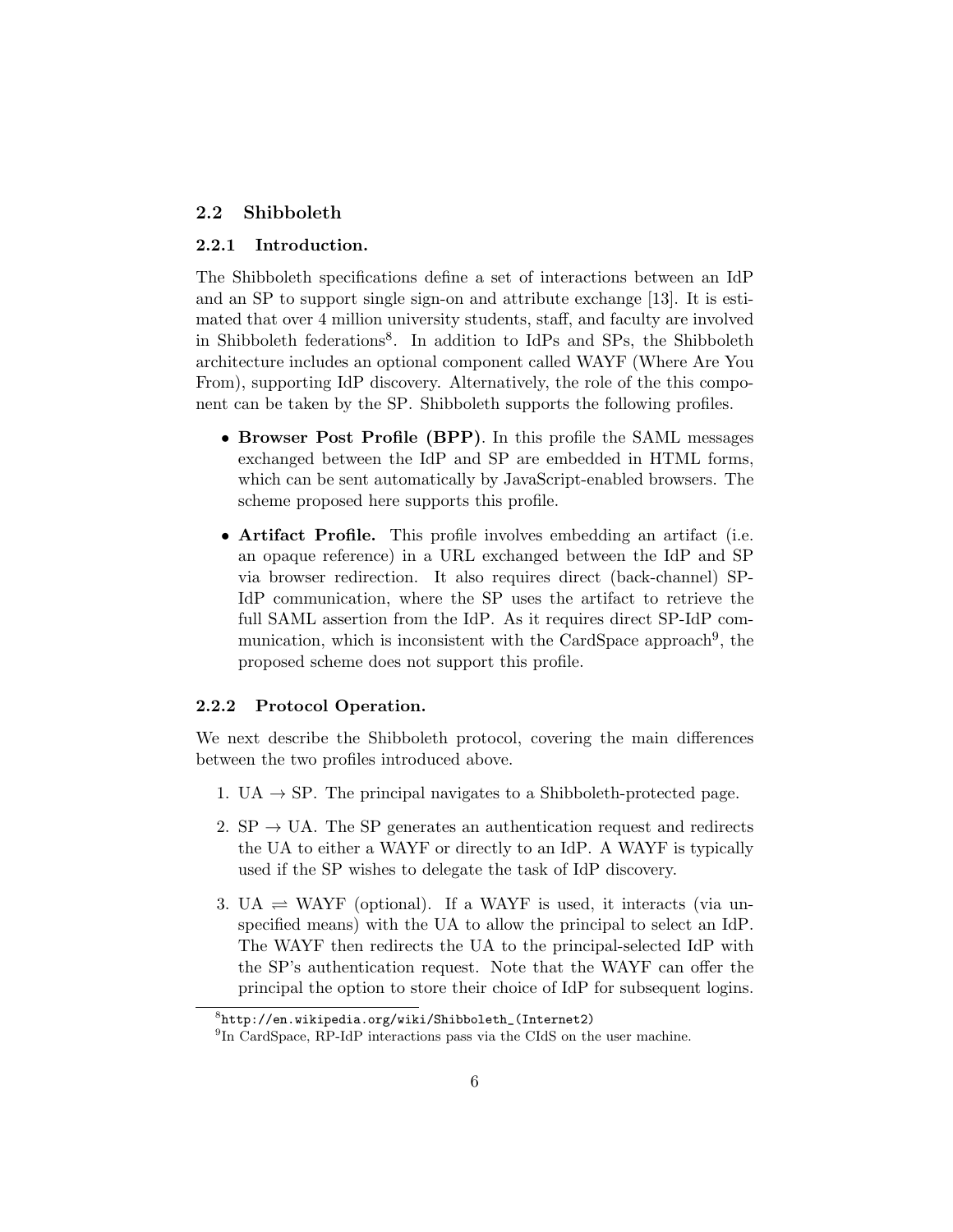- 4. IdP  $\rightleftharpoons$  Principal. If necessary<sup>10</sup>, the IdP authenticates the principal by some means outside the scope of Shibboleth.
- 5. IdP $\rightarrow$ UA $\rightarrow$ SP. The IdP generates a digitally-signed SAML assertion (if the BPP is used) or a SAML artifact (if the artifact profile is used) and redirects the UA to the SP. Note that the SAML assertion may assert attributes in addition to asserting that the user has been authenticated. Note also that if the BPP is used, the next step is skipped.
- 6.  $SP \rightleftharpoons \text{IdP}$  (optional). The SP uses the artifact received in the previous step to issue an attribute query to the IdP, which directly responds with a SAML response message. Note that this communication takes place via a mutually-authenticated back-channel.
- 7.  $SP \rightarrow$  Principal. The SP verifies the token, and, if satisfied, grants access.

Note that two 'major' Shibboleth versions have been released: Shibboleth 1.3, which builds on the SAML 1.1 specifications [12, 13, 26], and Shibboleth 2.0, which builds on the SAML 2.0 standards; v2.0 is backward compatible with  $v1.3<sup>11</sup>$ .

### 2.2.3 Attributes.

Shibboleth uses the SAML attribute request protocol to allow attribute sharing between IdPs and SPs. Such an attribute exchange is, however, optional since an SP may choose to request only an authentication assertion. Approximately 40 attributes have been defined as 'common' identity attributes, including the six 'highly recommended' attributes, namely givenName, sn (surname), cn (common name), eduPersonScopedAffiliation, eduPersonPrincipalName and eduPersonTargetedID [26].

### 2.2.4 Proof of Ownership.

In many identity management systems it is important for the user to have the means to prove to an SP that it owns the assertion generated by an IdP; such mechanisms are often referred to as proof-of-possession methods. As stated earlier, Shibboleth 2.0 builds on SAML 2.0, which offers three proof-of-possession methods (also referred to as subject confirmation methods): Holder-of-Key (HoK), Sender-Vouches, and bearer [11]. The HoK

 $10$ Authentication may be unnecessary if a valid authentication session already exists.

 $11$ http://shibboleth.internet2.edu/shib-v2.0.html#new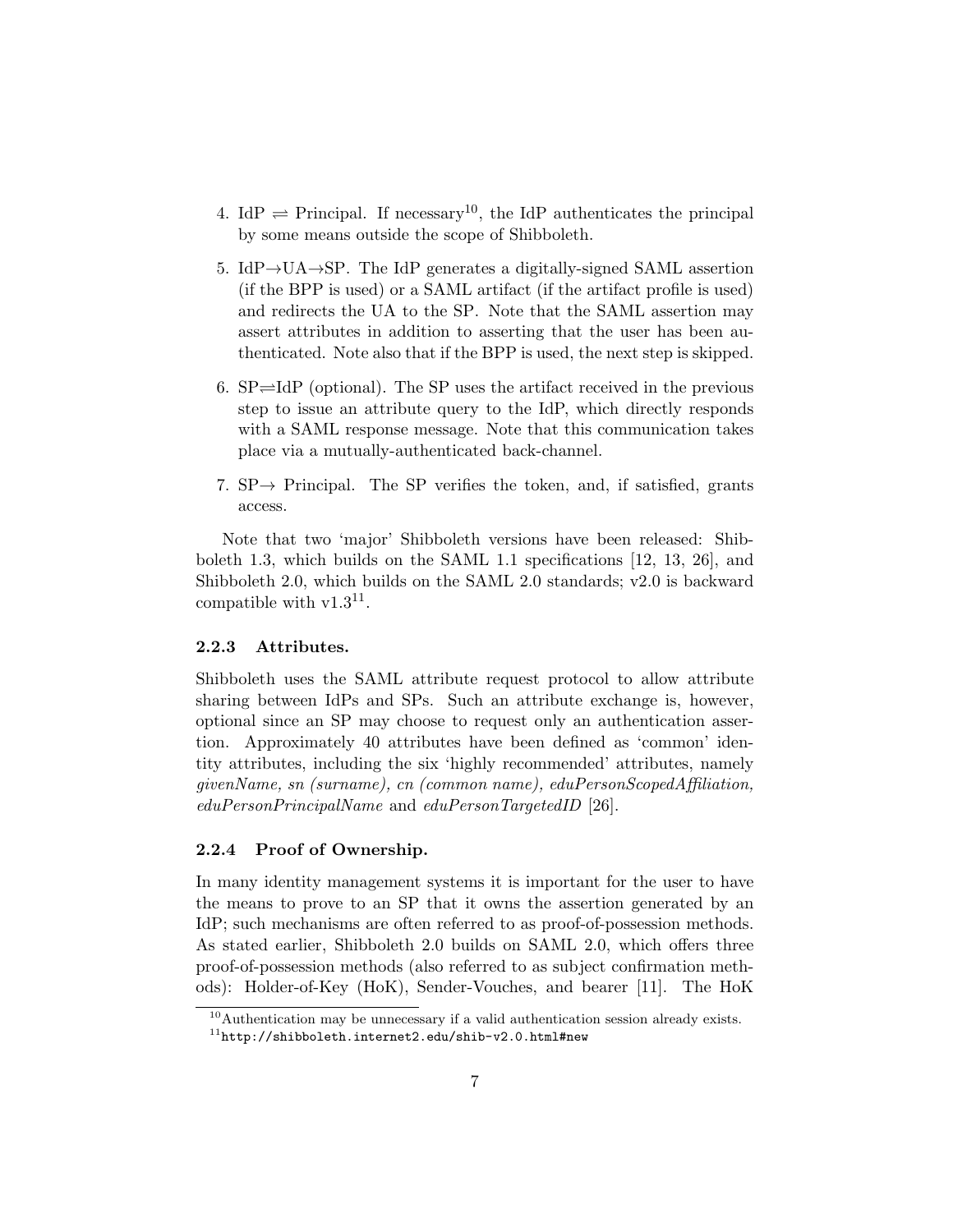method [27] can be used to address both the symmetric and asymmetric proof-of-possession requirements of a CE-RP.

### 2.3 Comparison

Table 1 compares the CardSpace and Shibboleth systems [4, 21].

|                        | CardSpace                      | Shibboleth                     |
|------------------------|--------------------------------|--------------------------------|
| Type                   | active client-based            | redirect-based                 |
| IdP discovery          | performed on the client (CIdS) | performed on the server (WAYF) |
| Phishing resistance    | strong                         | scenario-dependent             |
| Attribute exchange     | supported                      | supported                      |
| Self-issued assertions | supported                      | unsupported                    |
| Identity federation    | unsupported                    | supported                      |
| Proof of ownership     | supported                      | supported                      |
| Pseudonyms             | used (e.g. $PPID$ )            | used                           |
| Token format           | many formats including SAML    | <b>SAML</b>                    |

Table 1: CardSpace versus Shibboleth

### 3 The Integration Scheme

We now describe the novel scheme. The parties involved are a CE-RP, a CardSpace-enabled UA (e.g. a suitable web browser such as IE), a SE-IdP, and a browser extension implementing the protocol described below.

### 3.1 Preconditions

The scheme has the following requirements.

- The user must have an existing relationship with both a CE-RP and a SE-IdP (thus the IdP will have a means of authenticating the user). Note that both the RP and the user must trust the IdP.
- The CE-RP must not employ an STS. Instead, the RP must express its security policy using HTML/XHTML, and interactions between the CIdS and the RP must be based on HTTP/S via a web browser (a simpler and probably more common scenario for RP interactions). This is because the scheme uses a browser extension, and is thus incapable of managing the necessary communications with an RP STS.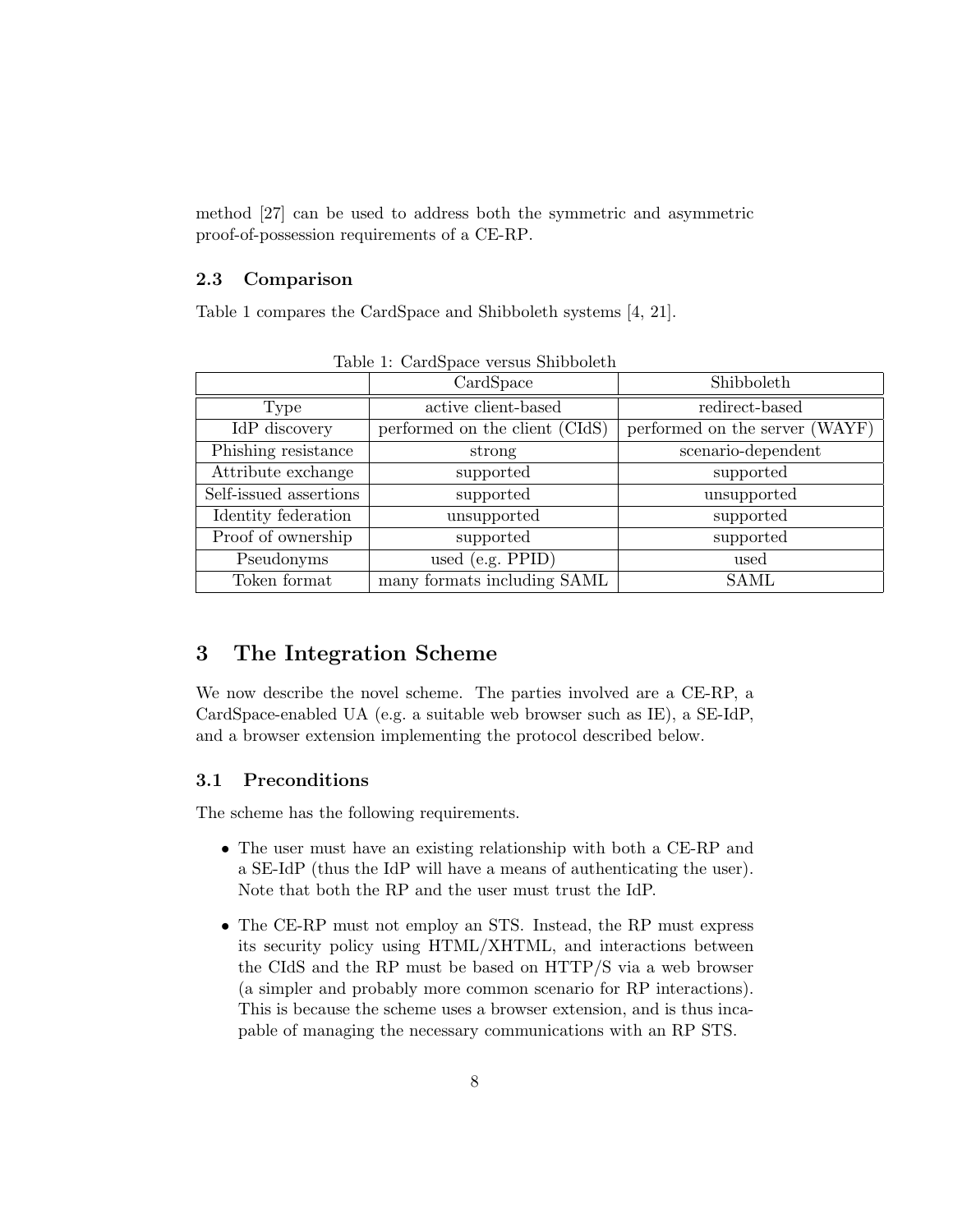- To enable IdP-discovery, the browser extension must be able to operate a WAYF-like component and offer the user the option to store their choice of IdP for future logins.
- The CE-RP must incorporate three pieces of functionality outside of that normally required of a CE-RP:
	- it must be capable of processing SAML 2.0 tokens;
	- it must be capable of processing a 'CardSpace-like' SAML token provided by the browser extension, which includes a signed SAML assertion generated by a SE-IdP and a signed SAML assertion generated by the SIP on the client machine; and
	- it must be capable of verifying the signature of a SE-IdP on a SAML assertion, as included in the SAML token provided by the extension.
- The SE-IdP must be prepared to provide SAML assertions for SPs for which a federation agreement does not exist for the user concerned<sup>12</sup>.

### 3.2 Protocol Flow

The protocol operates as follows, with step numbers as shown in figure 1. Steps 1, 2, and 4–7 of the integration scheme are the same as steps 1, 2, and 3–6, respectively, of the CardSpace personal card protocol given in section 2.1.2, and hence are not described again here.

- 3. Browser extension  $\rightarrow$  UA. The extension performs the following steps.
	- (a) It scans the login page to detect whether the RP website supports CardSpace. If so, it proceeds; otherwise it terminates.
	- (b) It examines the RP policy to check whether the use of personal cards is acceptable. If so, it proceeds; otherwise it terminates, giving CardSpace the opportunity to operate normally.
	- (c) It temporarily keeps a local copy of any RP-requested claims.
- 8. CIdS  $\rightarrow$  UA  $\rightarrow$  SE-IdP. Unlike in the 'standard' case, the RSTR is not sent to the RP; instead the browser extension intercepts the RSTR and performs the following steps.

 $^{12}{\rm It}$  is thus not necessary for the user to Shibboleth-federate the IdP with the RP (which would be difficult to achieve given that we are not requiring the RP to be Shibbolethenabled).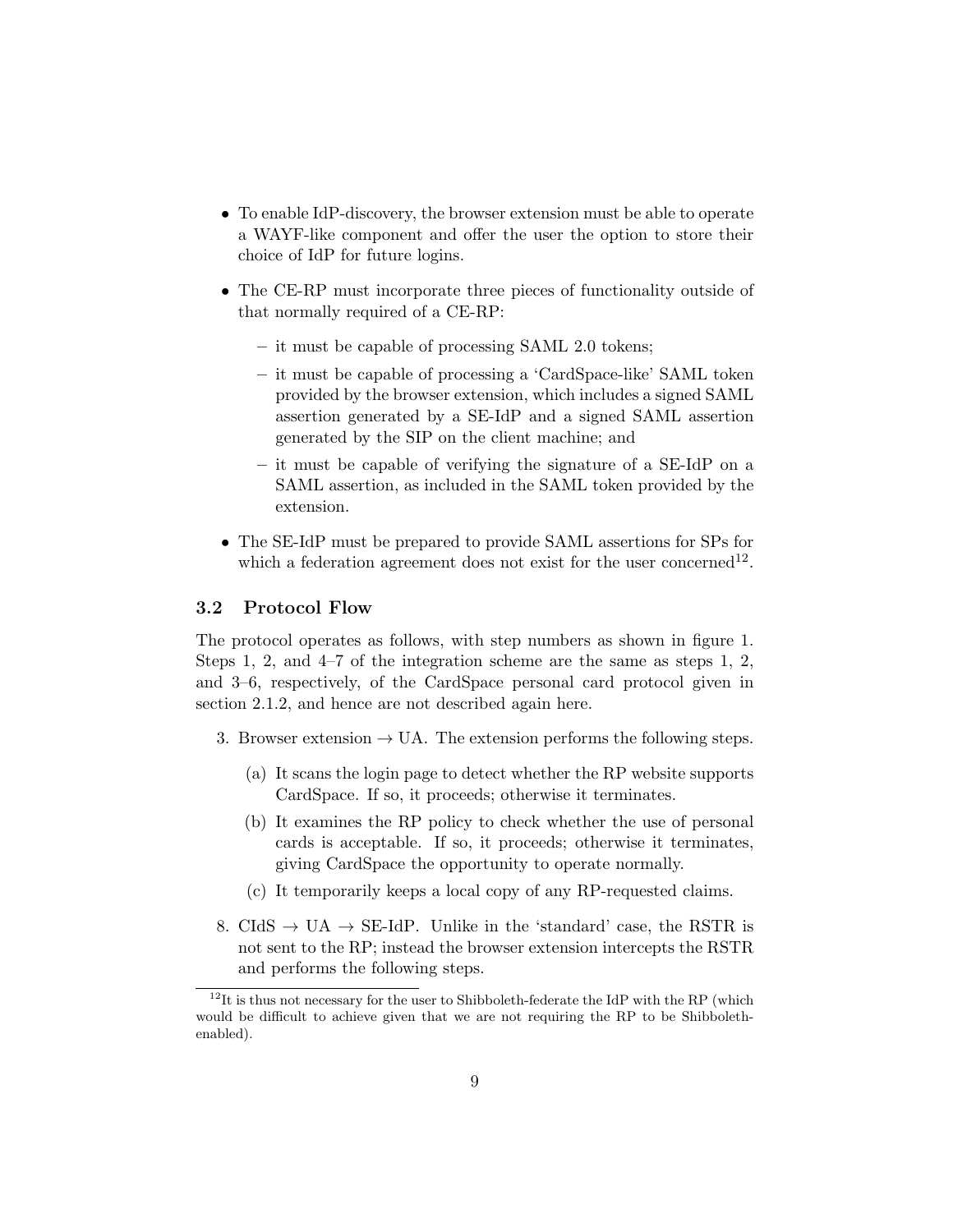- (a) It asks the user to discover whether the use of Shibboleth-based authentication is required. If so, it proceeds; otherwise it terminates, giving CardSpace the opportunity to operate normally. Note that the browser extension offers the user the option to store their answer for subsequent logins at this RP.
- (b) It displays a WAYF-like component to allow the user to select the appropriate SE-IdP. Note that the browser extension offers the user the option to store their selection for subsequent logins at this RP.
- (c) It constructs a SAML authentication request, and forwards it to the user-selected SE-IdP. Note that this request will also indicate the RP-requested user attributes (if any) which are to be asserted by the SE-IdP. The browser extension will know what they are since they were stored by it in step 3c.
- 9. SE-IdP  $\rightleftharpoons$  User. If necessary, the SE-IdP authenticates the user. If successful, the IdP generates and returns a digitally-signed SAML token to the UA, containing an authentication statement and, possibly, an attribute statement.
- 10. Browser Extension  $\rightarrow$  UA  $\rightarrow$  RP. The extension generates an unsigned SAML token (with a nonce and time-stamp) that contains both the (digitally-signed) SIP-issued RSTR as well as the (digitally-signed) Shibboleth-issued token. The UA then forwards the browser extensiongenerated SAML token to the CE-RP, optionally after first obtaining permission from the user.
- 11. RP  $\rightarrow$  User. The RP verifies the received SAML token (including verifying the RSTR signature, PPID, the Shibboleth signature, nonces, time-stamps, etc.), and, if satisfied, grants access.

If an attribute assertion is required, the RP could, in step 11, compare the (locally) SIP-asserted attributes with the (remotely) Shibboleth-asserted attributes. Such a procedure could give the RP added guarantees about the validity of these attributes.

Given that we have assumed that the RP supports SAML 2.0 tokens, there is no need to modify the proof-of-possession data since the RP can use the Shibboleth/SAML 2.0-supported HoK [27] method (which can be symmetric or asymmetric) to express its proof-of-possession requirements. However, a symmetric proof key should only be used if the user is willing to disclose the identity of the RP to the IdP, and if the RP holds a valid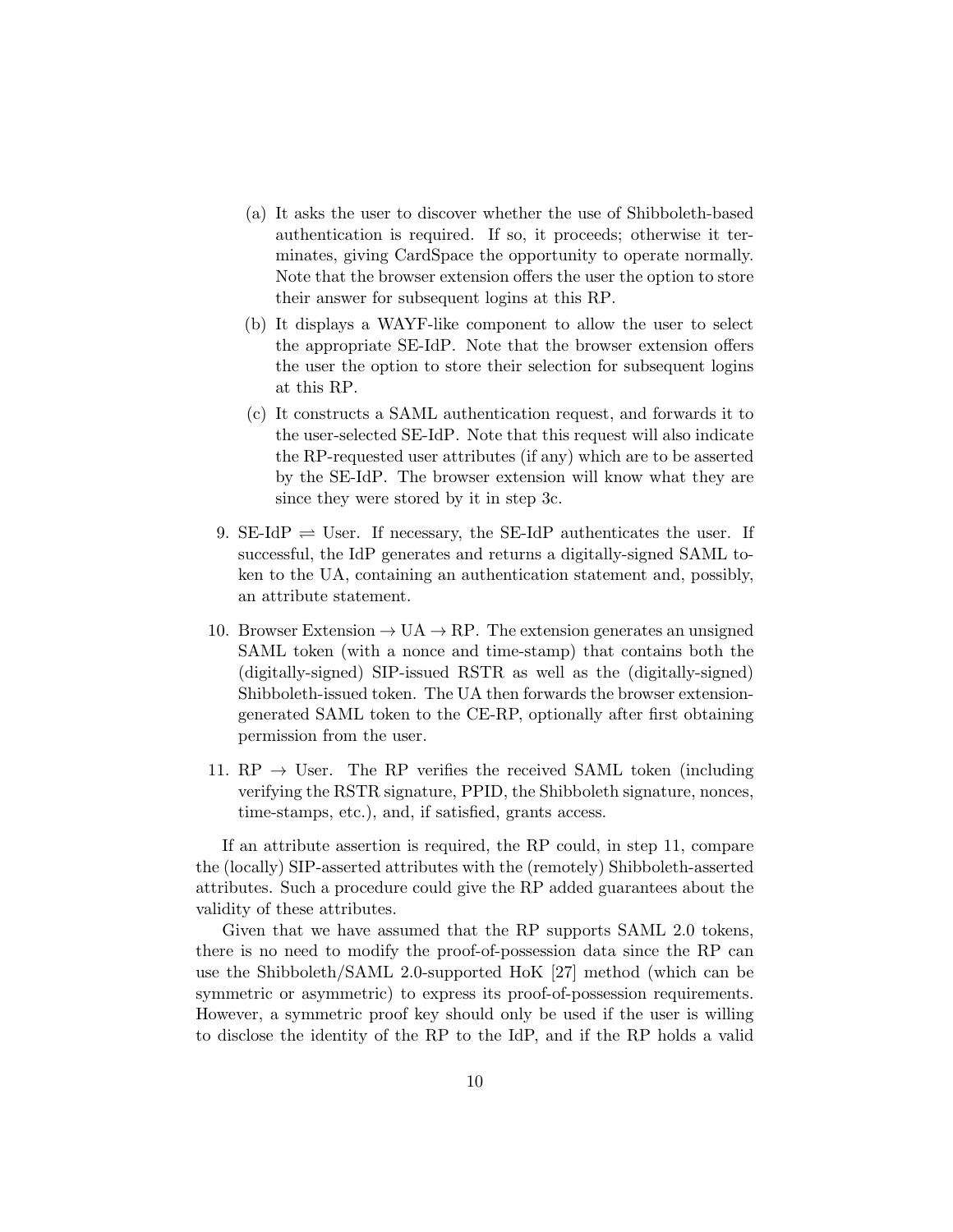certificate. For browser-based applications (and also where no proof-ofpossession is needed), the scheme supports bearer tokens [11, 22, 24].

Finally observe that the additional steps above can be integrated into the CardSpace framework relatively easily, as the prototype implementation shows.



Figure 1: Protocol exchanges

## 4 Advantages of the Scheme

### 4.1 Defeating Phishing

The scheme mitigates the risk of phishing. This is because the user interacts with a browser extension-operated WAYF running on the user machine to select the IdP. Hence, the RP will not be able to redirect the user to an IdP of its choosing. By contrast, in OpenID, Liberty and in some Shibboleth scenarios, a malicious RP could redirect a user to a fake IdP, which might capture the user credentials [15].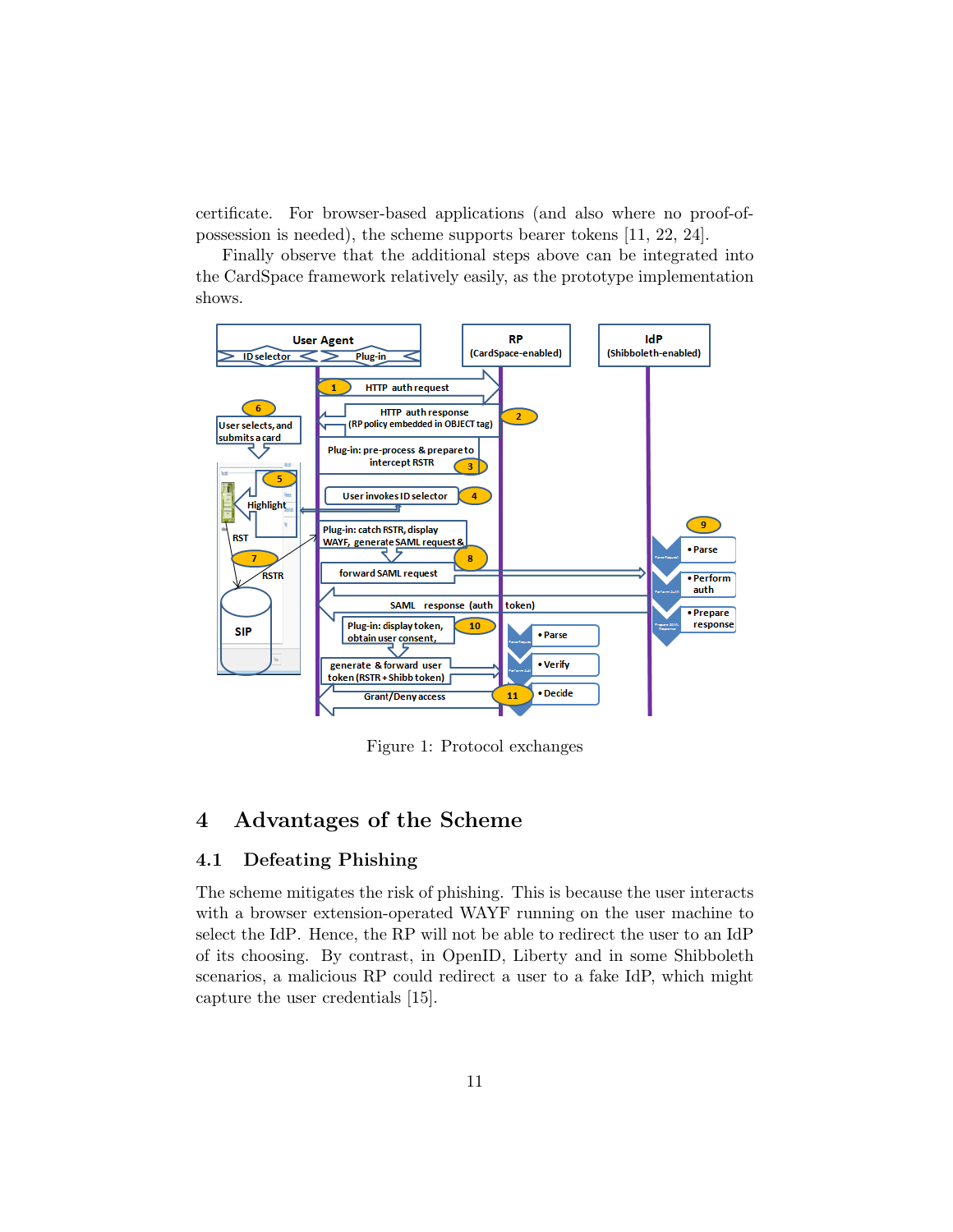### 4.2 Integration at the Client Side

IdPs/RPs may not wish to accept the burden of supporting two identity management systems (IdMSs) simultaneously, unless there is a significant financial incentive. Currently, major Internet players do not provide any means of interoperation between IdMSs. As a result, a client-side technique for supporting interoperation could be practically useful. Such a technique avoids (to a certain extent) any impact on the performance of the server (since the overhead is handled by the client), and could also reduce the load on the network.

## 5 Implementation Issues

We now consider implementation and applicability issues of the scheme.

### 5.1 Token Storage and Forwarding

The means by which the security token is forwarded to the RP and how/where the RSTR token is stored must be chosen carefully. We refer to the numbered protocol steps given in section 3.2.

The responsibility for delivering the security token could be given to the SE-IdP (as is normally the case when using the BPP profile). In this case the RP address could be added to the SAML authentication request (as prepared in step 8) so that the IdP knows which RP it must forward the token to (again as is normally the case for the Shibboleth profiles). Although this would avoid the need for changes to the normal operation of the SE-IdP and potentially also help auditing, such an approach has privacy implications since the IdP would learn the identity of the RP.

As a result, as specified in step 10 of the proposed scheme, the responsibility for sending the security token to the RP is given to the UA. Thus a means is required for giving the browser extension the address of the RP, so that it can forward the token. We next consider three possible ways in which the RP address might be made available.

- The RP address could be stored in the browser extension itself. Whilst this puts the user in control, it is not user-friendly, as it would require users to manually add the address of each RP into the code of the browser extension.
- After the security token is returned from the SE-IdP, the browser extension could ask the user to enter the RP address, e.g. using a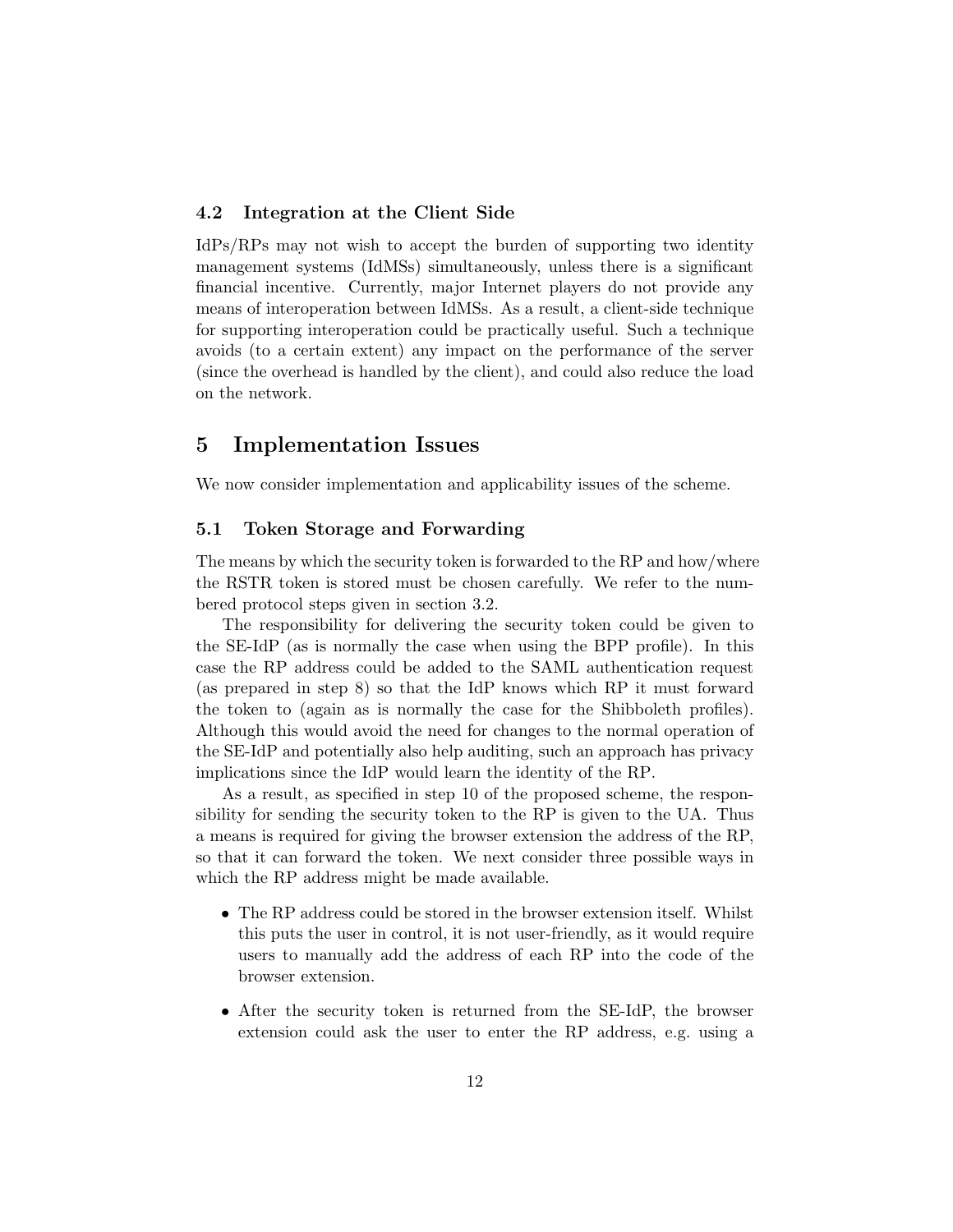JavaScript pop-up box or an HTML form. However, this approach is inconvenient, since it would require users to always manually enter the RP address. Nevertheless, this effect could be mitigated if the user's choice could be stored.

• The browser extension could store the RP address as well as the RSTR message in encrypted form in a cookie(s) as part of step 3, so that the browser extension is able to obtain them in step 10. In order to adhere to cookie security rules [20], this must be done in such a way that the browser believes it is communicating with the same domain when the cookie is set and when it is retrieved<sup>13</sup>.

To achieve this, the browser extension encrypts and stores the RP address in a cookie in step 3, before the CIdS is invoked. As part of step 8, the browser extension retrieves the encrypted value from the cookie and sends it to the IdP as a hidden variable in an HTML form or as a query URL parameter. Similarly, the extension in step 8 also encrypts the RSTR (after intercepting it) and sends it to the IdP as a hidden variable in an HTML form.

As part of step 10, the IdP returns the encrypted RP address and the encrypted RSTR to the UA (again as a hidden form variable or as a URL parameter). The browser extension then retrieves the encrypted values and decrypts them to obtain the RP address and the RSTR.

Note that the IdP is unable to read the RP address or the RSTR (thus protecting user privacy) since they are encrypted using a key known only to the browser extension. If the IdP, however, needs the RP address for auditing purposes (e.g. for legal reasons), or the IdP policy requires the disclosure of the RP identity (e.g. so that it can encrypt the security token using the RP's public key), then the RP address could be sent in plaintext to the IdP.

Finally note that the Shibboleth specification allows the RP to use a hidden form variable called 'RelayState' to maintain state in an RP-UA-IdP session. A Shibboleth-compliant RP could insert data into this variable and the SE-IdP must return this data intact in the same hidden form variable. We propose to use this 'RelayState' variable in our scheme to transfer/maintain the encrypted versions of the RP address and the RSTR message.

<sup>13</sup>Note that creation of and access to the cookie is handled by the browser extension transparently to RPs and IdPs.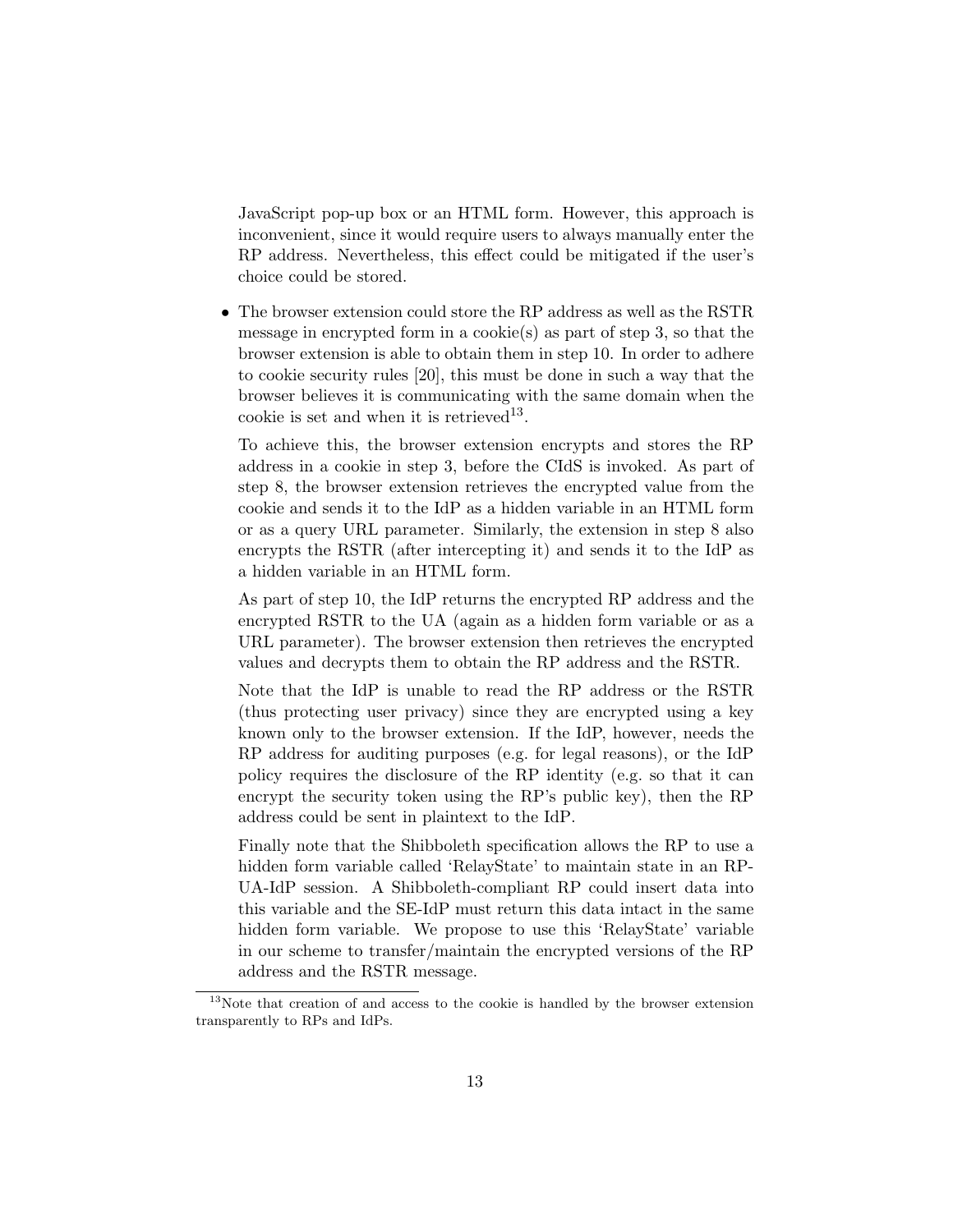### 5.2 Attribute Handling

The two systems (CardSpace and Shibboleth) use two different sets of attribute types<sup>14</sup>; this clearly causes a problem in creating a SAML (attribute) request message for a Shibboleth IdP from a policy statement provided by a CE-RP. We outline two approaches to dealing with the problem.

1. We could restrict the CE-RP to requesting only CardSpace personal card style attributes. The browser extension would then need to convert the requested attributes to Shibboleth style attributes, and include the converted attribute types in the SAML request message sent to the SE-IdP. An example mapping is shown in table 2. Note that

| CardSpace personal cards | Shibboleth |
|--------------------------|------------|
| givenname                | givenName  |
| surname                  | sn         |
| $givenname + sumame$     | сn         |
| emailaddress             | mail       |

Table 2: CardSpace-Shibboleth attribute mapping

in this case the CE-RP will still have to understand the Shibboleth style attributes, since the SE-IdP SAML assertion will include Shibboleth attributes. However, the browser extension-produced SAML token, generated in step 10, could be extended to include a means of CardSpace-Shibboleth attribute mapping.

2. Alternatively, the CE-RP could be permitted to request any of the Shibboleth-supported attributes. If an attribute not supported by CardSpace personal cards is requested (and given that the CE-RP permits the use of any IdP), then the browser extension would need to be configured to request it from the user-selected SE-IdP. However if any attributes are required that are outside the set permitted in a personal card, then the CIdS will clearly not highlight any of the personal cards.

In order to cause the CIdS to highlight personal cards, the browser extension must modify the CE-RP policy. In particular, as part of step 3 the browser extension must (after storing them) strip out the attributes that are outside the set supported by personal cards, and

<sup>&</sup>lt;sup>14</sup>As stated in sections 2.1.2 and 2.2.3, CardSpace personal cards currently only support fourteen editable attributes, whereas Shibboleth supports many more.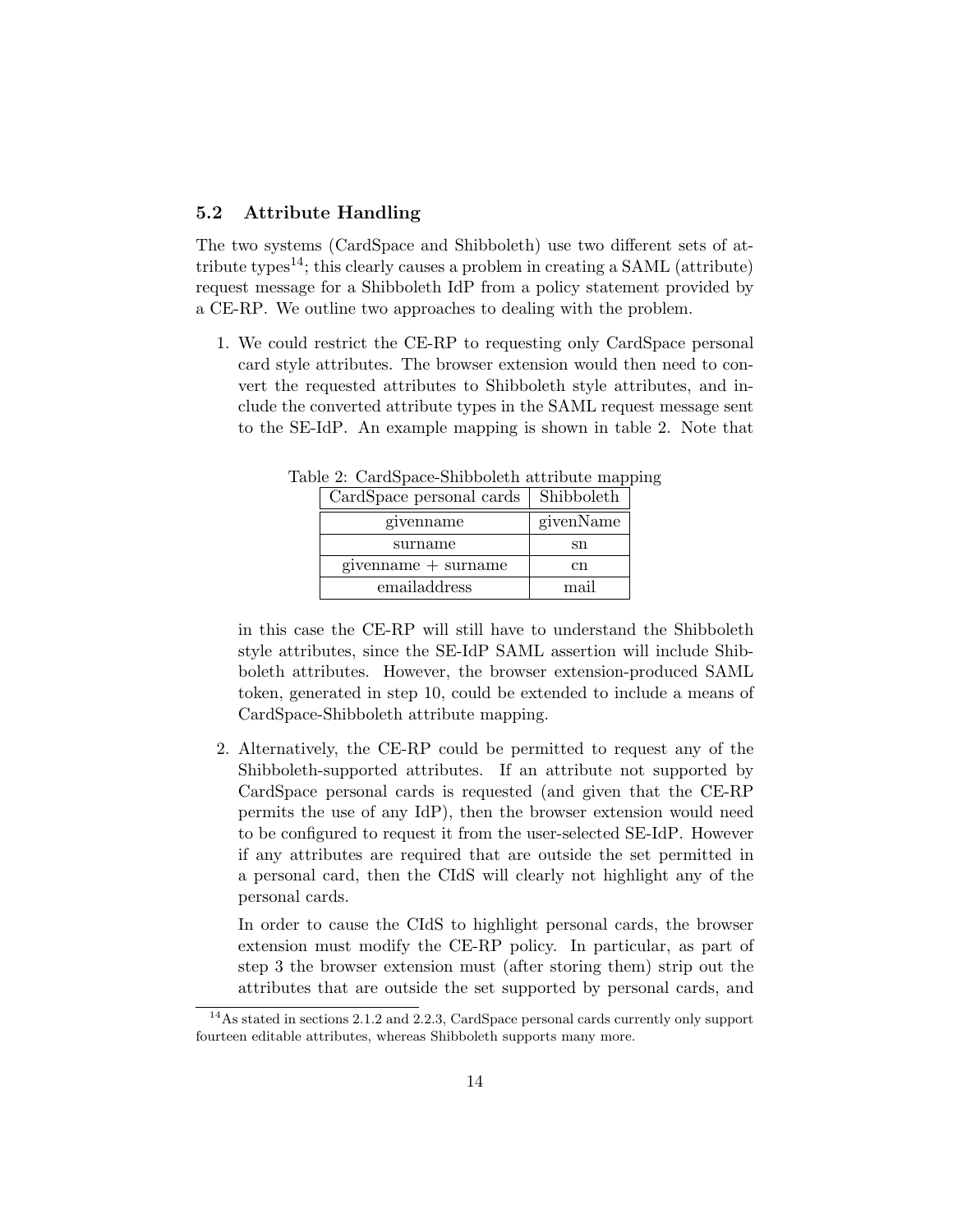then request them from a SE-IdP as part of step 8. Note, however, that such a modification will prevent CardSpace from operating normally in the case where a personal card is requested. Nevertheless, if the CE-RP specifies the use of managed cards (i.e. does not permit personal cards), then the system would still operate normally, since the extension will shut down if it sees such a policy statement.

Finally, we observe that in order to support the broadest range of user attributes, the browser extension could be configured to support both of the approaches described above.

### 5.3 Applicability of the Scheme

Although the integration scheme is presented as Shibboleth-specific, we suspect that a modified version of the scheme could also be applied to other SAML-compliant IdPs. Given that SAML 2.0 represents a convergence of SAML 1.1, Liberty ID-FF 1.2 and Shibboleth 1.3, a mapping seems likely to be possible.

Reconfiguring the integration scheme to interoperate with any SAMLaware IdP potentially significantly increases its applicability and practicality; such a reconfiguration remains possible future work.

## 6 Prototype Realisation

We next give details of a prototype implementation of the scheme which operates with the Shibboleth BPP.

### 6.1 Implementation Details

The prototype is coded in JavaScript, chosen because its wide adoption should simplify the task of porting the prototype to a range of other browsers. It uses the Document Object Model (DOM) to inspect and manipulate HTML pages and XML documents. The JavaScript code is executed using a C#-driven browser helper object (BHO), a Dynamic-link library (DLL) module designed as a plug-in for IE. Once installed, the BHO attaches itself to IE, thus gaining access to the current page's DOM. The prototype can readily be enabled or disabled using the add-on manager in the IE 'Tools' menu. Note that the integration plug-in does not require any changes to default IE security settings, thus avoiding potential vulnerabilities that might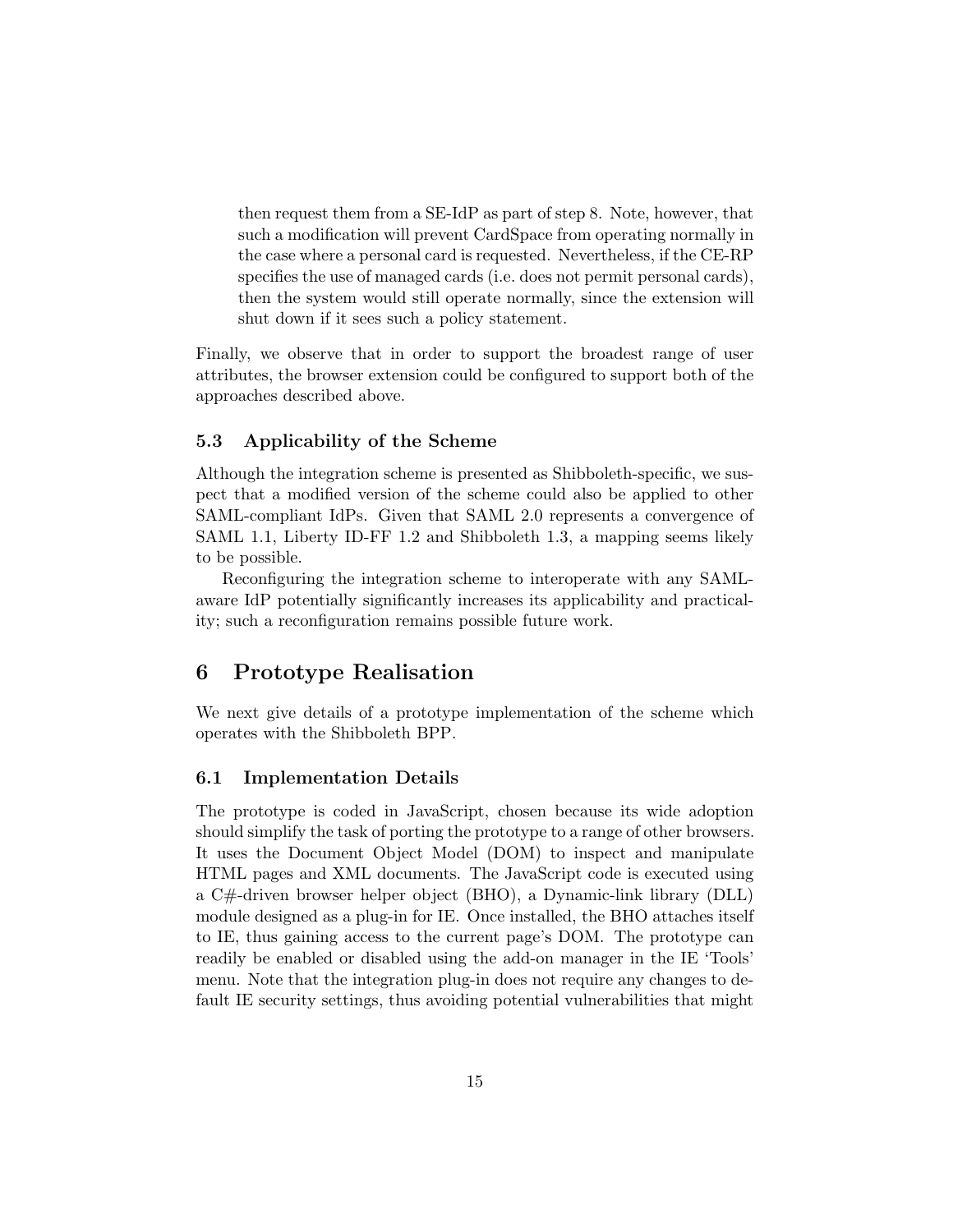result from such changes. Note also that the scheme operates with both the CardSpace and the  $\text{Higgs}^{15}$  identity selectors without any modification.

### 6.2 Operation

We next consider specific operational aspects of the prototype. Prior to use, the user must have accounts with a CE-RP and a SE-IdP. We refer throughout to the numbered protocol steps given in section 3.2.

In step 3 the plug-in uses the DOM to perform the following processes.

- 3.1 It scans the web page in the following way<sup>16</sup>.
	- (a) It searches through the HTML elements of the web page to detect whether any HTML forms are present. If so, it searches each form, scanning through each of its child elements for an HTML object tag.
	- (b) If an object tag is found, it retrieves and examines its type. If it is of type 'application/x-informationCard' (which indicates website support for CardSpace), it continues; otherwise it aborts.
	- (c) It retrieves and stores in a cookie the name attribute of the CardSpace object tag. This is important since the RP server will use this name to retrieve the token from the HTTP POST array.
	- (d) It searches through the param tags (child elements of the retrieved CardSpace object tag) for the 'issuer' tag and examines its value; if it is 'http://schemas.xmlsoap.org/ws/2005/05/identity/ issuer/self', indicating that the use of personal (self-issued) cards is acceptable, it continues<sup>17</sup>; otherwise it terminates.
	- (e) It retrieves the 'requiredClaims' and 'OptionalClaims' tags from the param tags. It obtains and temporarily stores in a cookie the mandatory and optional claim types listed in these tags.
- 3.2 It adds a JavaScript function to the head section of the HTML page to intercept the XML-based authentication token (i.e. the RSTR message) before it is sent back to the RP (such a token will be sent by the CIdS in step 8).

<sup>15</sup>http://wiki.eclipse.org/GTK\_Selector\_1.1-Win

<sup>&</sup>lt;sup>16</sup>The CardSpace user guide [17] specifies two HTML extension formats that can be used to invoke the CIdS from a web page, both of which involve placing the CardSpace object tag inside an HTML form. This motivates the choice of the web page search method.

<sup>&</sup>lt;sup>17</sup>The plug-in also continues if the value of the 'issuer' tag is set to 'any', '\*' or if the 'issuer' tag is absent, since the use of personal cards is acceptable in these cases.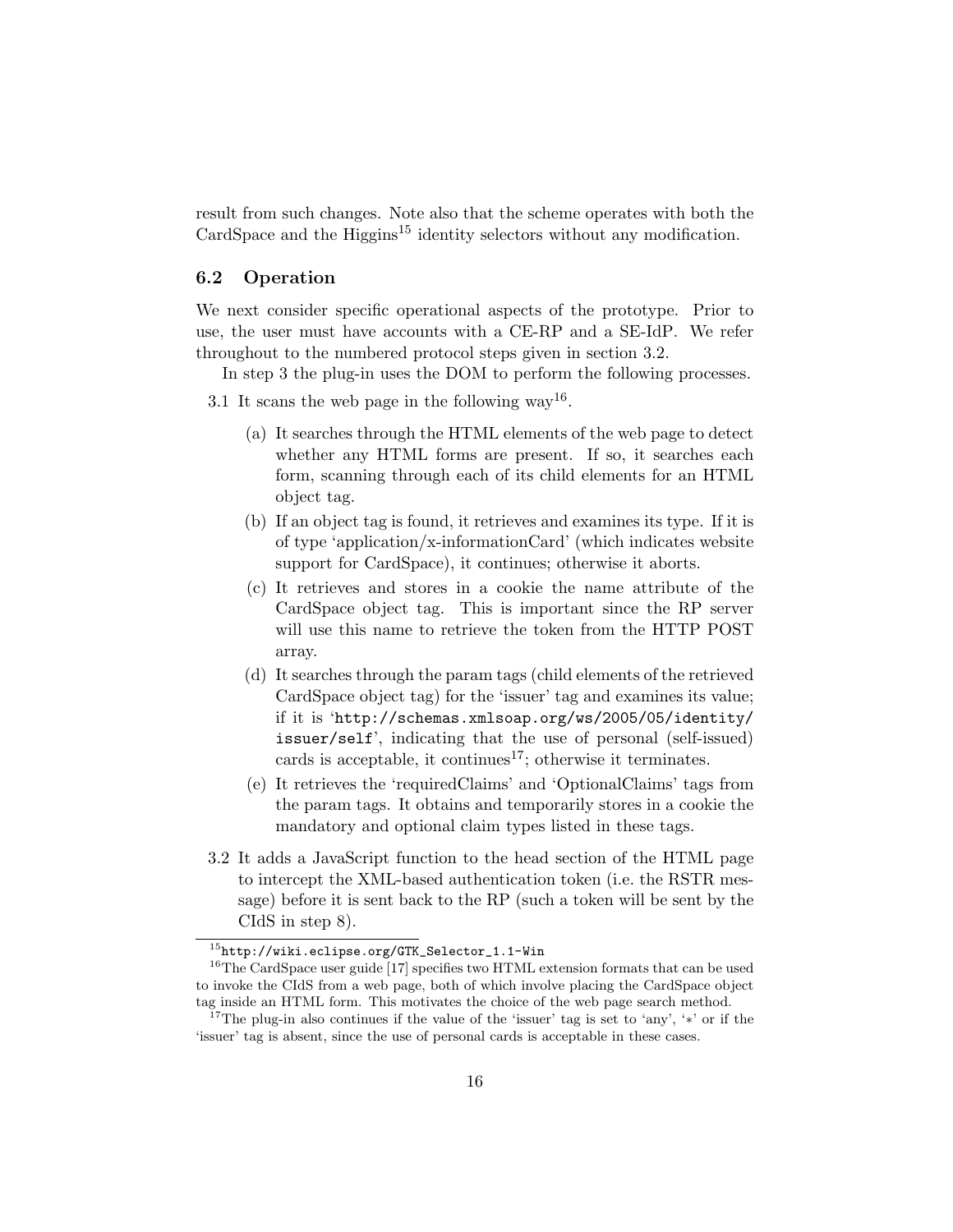- 3.3 It obtains the current action attribute of the CardSpace HTML form, encrypts it using AES [25] with a secret key known only to the plug-in, and then stores it in a cookie. This attribute specifies the URL address of a web page at the CE-RP to which the authentication token must be forwarded for processing. If the attribute is not a fully qualified domain name address, the JavaScript inherent properties, e.g. document.location.protocol and/or document.location.host, are used to help reconstruct the full URL address.
- 3.4 It changes the current action attribute of the CardSpace HTML form to point to the newly created 'interception' function (see step 3.2 above).
- 3.5 It creates and appends an 'invisible' HTML form to the HTML page to be used later for sending the SAML token request to the SE-IdP.

In step 8 the plug-in uses the DOM to perform the following steps.

- 8.1 It intercepts the RSTR message sent by the CIdS using the added function.
- 8.2 Using a JavaScript pop-up box, it asks the user whether the use of Shibboleth-based authentication is required. If so, it proceeds; otherwise it terminates, giving CardSpace the opportunity to operate normally. On proceeding, the plug-in offers to store the user's answer using a plug-in-embedded checkbox; if checked, the plug-in stores the user answer in a persistent cookie.
- 8.3 It encrypts the RSTR using AES with a secret key known only to the plug-in.
- 8.4 It prompts the user to select an IdP using a WAYF-like component, implemented as a plug-in-embedded HTML form containing a dropdown list.
- 8.5 It offers to store the user's choice of IdP using a plug-in-embedded checkbox; if checked, the plug-in stores the user selection in a persistent cookie.
- 8.6 It constructs a SAML request which conforms to SAML 1.1 syntax if the IdP is Shibboleth 1.3-complaint and to SAML 2.0 syntax if the IdP is Shibboleth 2.0-compliant. The plug-in learns the IdP's version from the plug-in-operated WAYF. Note that this request will also indicate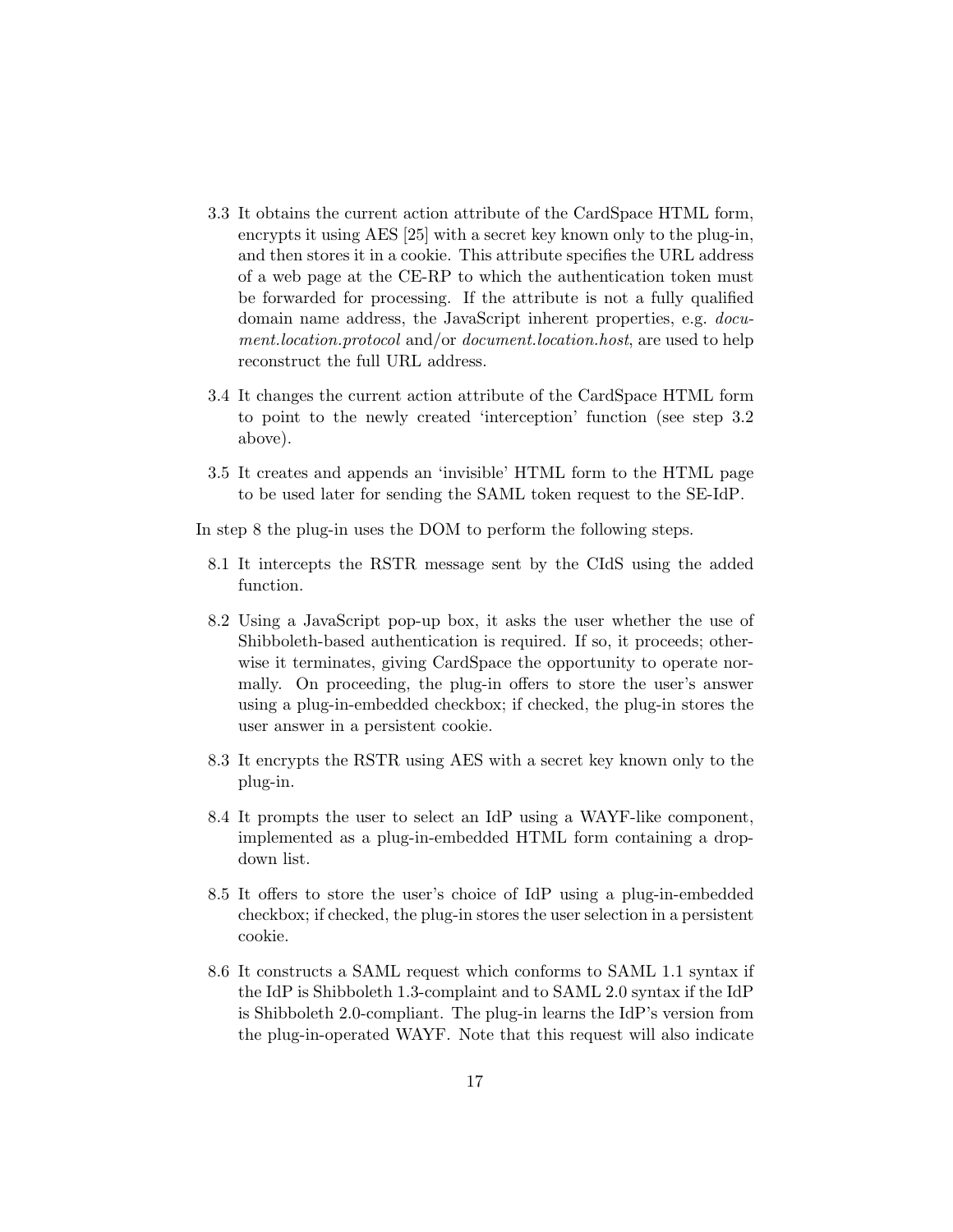the RP-requested user attributes (if any) that are to be asserted by the SE-IdP. The plug-in will know what they are since they were stored by it earlier (see step 3.1.e).

- 8.7 It writes the entire (Base64 encoded) SAML request message as a hidden variable (SAMLRequest) into the invisible HTML form created earlier (see step 3.5 above).
- 8.8 It retrieves the encrypted RP URL from the appropriate cookie and inserts it together with the encrypted version of the RSTR message into the invisible form as the hidden variable 'RelayState'.
- 8.9 It writes the URL of the SE-IdP into the action attribute of the form.
- 8.10 It auto-submits the form (transparently to the user), using the JavaScript method 'click()' on the 'submit' tag, thus redirecting the user to the SE-IdP.

In step 10, the plug-in operates as follows.

- 10.1 It recovers the encrypted string from the RelayState HTML hidden variable and decrypts it using its internally stored secret key. The SIPissued RSTR and the RP URL are then recovered from the decrypted data.
- 10.2 It generates a SAML token with a unique ID, nonce and a timestamp, referred to here as the 'user token'. The plug-in embeds the signed SIP-issued RSTR (retrieved in the previous step) and the signed Shibboleth-issued SAML response message (after retrieving it from the SAMLResponse HTML hidden variable) into the (unsigned) user token.
- 10.3 It inserts the RP URL (retrieved in step 10.1) into the action attribute of the HTML form carrying the received SAML token.
- 10.4 It displays a plaintext version of the token to the user and requests consent to proceed. The displayed text indicates the types of attributes the user token is carrying, as well as the exact RP URL to which the token will be forwarded. The JavaScript 'confirm()' pop-up box is used to achieve this.
- 10.5 If the user agrees to submission of the token, it seamlessly submits the token to the RP using the JavaScript 'click()' method.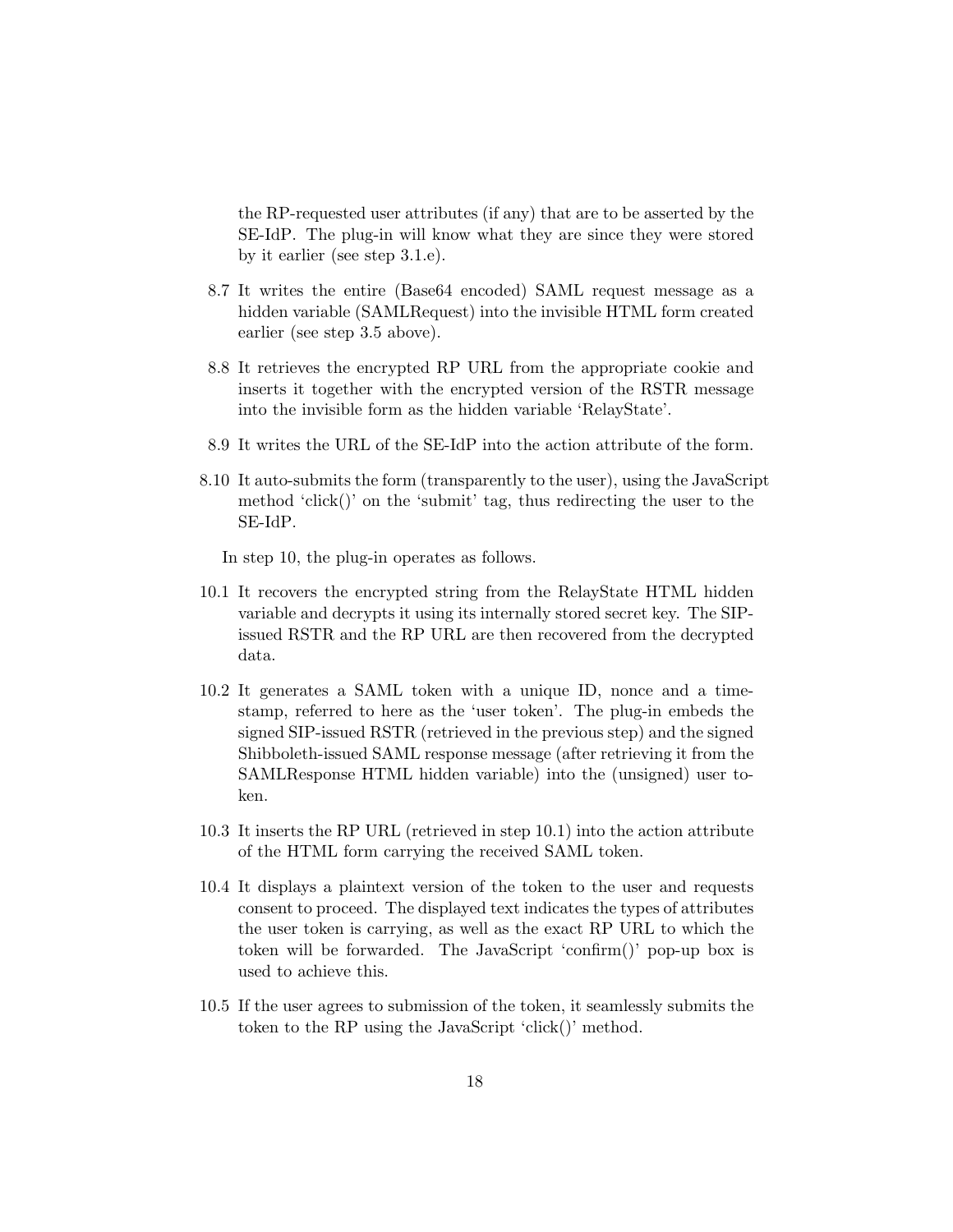The prototype has been successfully tested with experimentally-implemented websites (acting as the SE-IdP and the CE-RP) as well as with the current (unmodified) CIdS.

### 6.3 Limitations

The plug-in must scan every browser-rendered web page to detect whether it supports CardSpace, and this may affect system performance. However, informal tests on the prototype suggest that this is not a serious issue. In addition, the plug-in can be configured so that it only operates with certain websites.

If the web browser is compromised, then an adversary could steal the user token (see above), block the user-RP connection, and submit the token, thus impersonating the user. Moreover, if the RP does not use https, then the SIP-issued RSTR will not be encrypted. Assuming that the web browser is not a secure environment, it may be possible for a malicious plug-in or other malware to get access to sensitive information disclosed by the plaintext RSTR and/or the user token. However, the same risks apply when manually entering credentials (e.g. username-password) into the browser [16].

Finally note that some older browsers (or browsers with scripting disabled) may not be able to run the integration plug-in, as it was built using JavaScript. However, most modern browsers support JavaScript (or EC-MAscript), and hence building the prototype in JavaScript is not a major usability obstacle.

## 7 Related Work

A somewhat similar scheme [1] has previously been proposed to support CardSpace-Liberty interoperation. However, unlike the scheme proposed here, the CardSpace-Liberty integration scheme does not support the exchange of identity attributes and does not operate with https-enabled websites.

A CardSpace-OpenID interoperation scheme has also been proposed [3], which enables interworking between a CardSpace-enabled RP and an OpenIDenabled IdP, requiring no changes to the IdP.

Another scheme supporting interoperation between CardSpace and Liberty has been proposed by Jørstad et al. [19]. In this scheme, the IdP is responsible for supporting interoperation. The IdP must therefore perform the potentially onerous task of maintaining two different identity management schemes. This scheme also requires the user to possess a mobile phone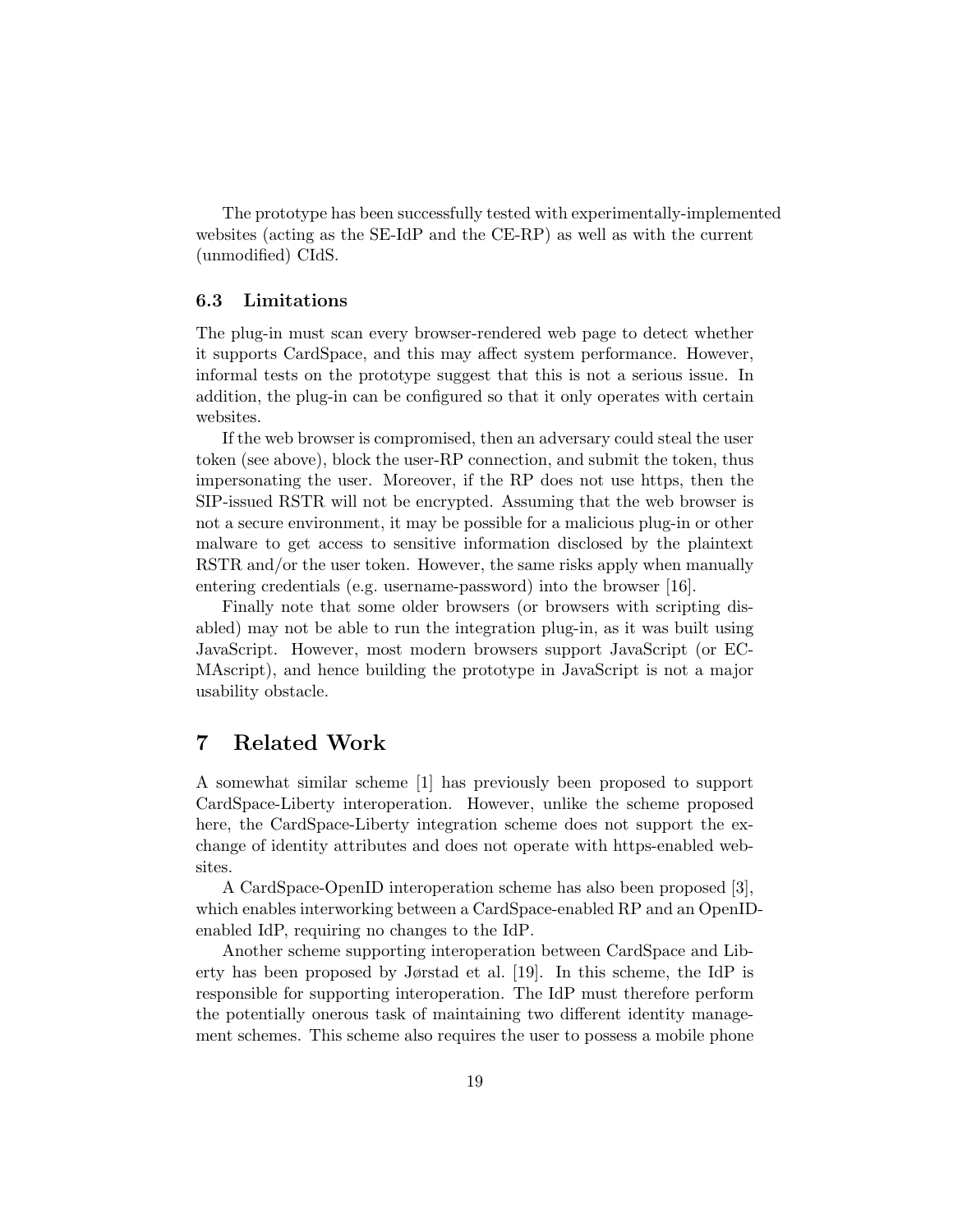supporting the Short Message Service (SMS). Moreover, the IdP must always perform the same user authentication technique, regardless of the identity management system the user is attempting to use. The IdP simply sends an SMS to the user, and, in order to be authenticated, the user must confirm receipt of the SMS. This confirmation also serves as an implicit indication of user approval for the IdP to send a security token to the RP. By contrast, the scheme proposed in this paper supports interoperation between CardSpace and Shibboleth, does not require use of a handheld device, and does not enforce a specific authentication method.

Finally, in 2007, Internet2 announced<sup>18</sup> plans to develop extensions to Shibboleth to support CardSpace. This included collaboration with Microsoft in order to add information card support to Shibboleth. However, unlike the integration scheme proposed in this paper, such work does not seem to be based on a browser extension running on the client machine. It appears that the interoperability functionality is performed on Shibboleth IdPs/SPs19, which is likely to require significant changes to the servers.

## 8 Conclusions and Future Work

In this paper we have proposed a means of interoperation between two leading identity systems, namely CardSpace and Shibboleth. CardSpace users are able to obtain an assertion token from a Shibboleth-enabled identity provider that can be processed by a CardSpace-enabled relying party. The scheme uses a browser extension, requires no major changes to identity providers and relying parties, and does not require any changes to the deployed CardSpace identity selector.

The integration scheme takes advantage of the similarity between the Shibboleth and the CardSpace frameworks, and this should help to reduce the effort required for full system integration. Interoperation between CardSpace and Shibboleth may be attractive since both schemes support user authentication as well as exchange of user attributes. In addition, they both support SAML tokens. Moreover, implementation of the scheme does not require technical co-operation between Microsoft and Internet2.

Planned future work includes investigating the possibility of extending the CardSpace identity selector to simultaneously support security tokens from a variety of identity providers, such as OpenID, Liberty, Shibboleth, as

 $18$ https://lists.internet2.edu/sympa/arc/i2-news/2007-05/msg00009.html

 $19$ https://lists.internet2.edu/sympa/arc/shibboleth-dev/2007-05/msg00021. html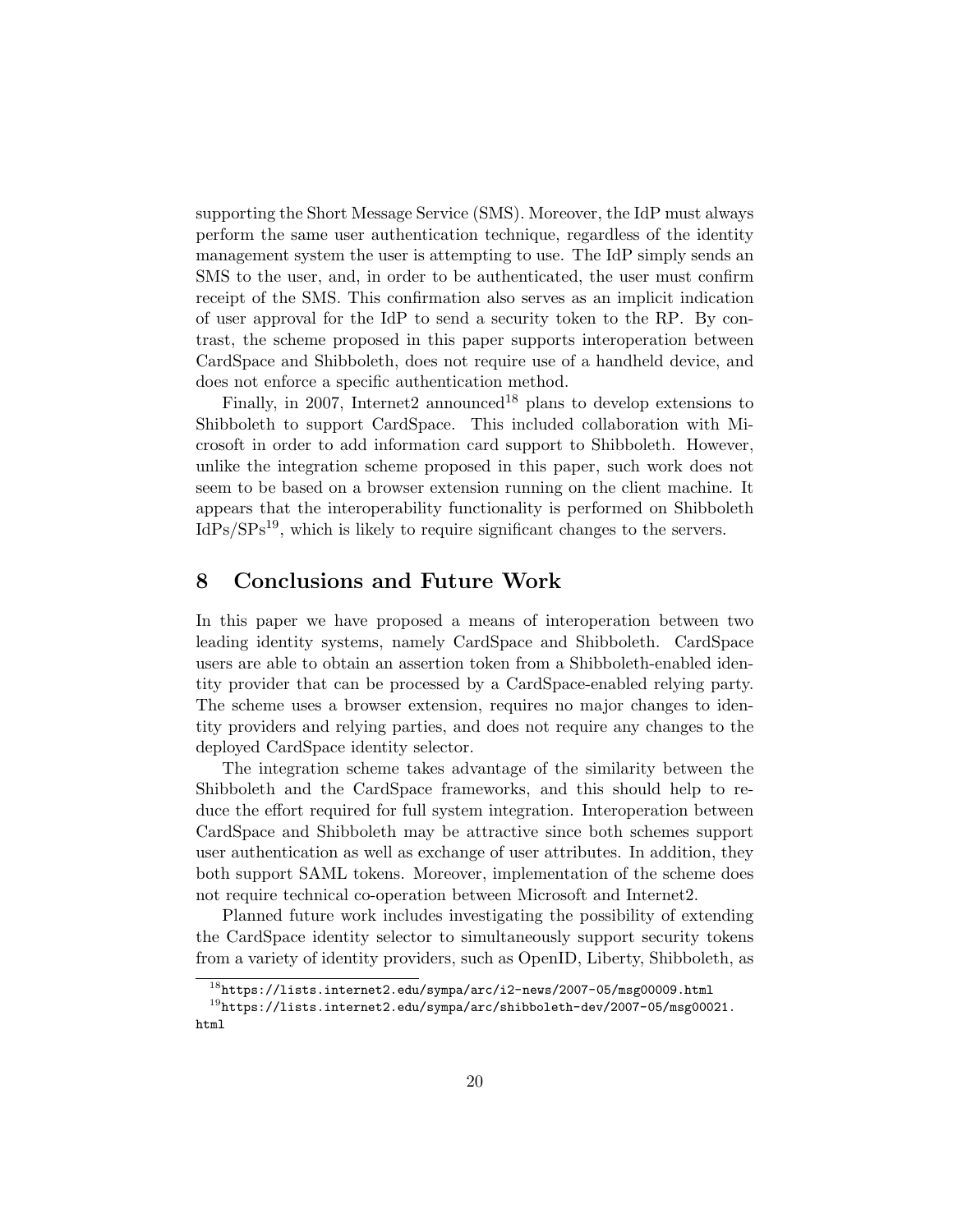well as CardSpace remote and self-issued identity providers. Possible future work may also investigate the possibility of extending the proposed integration protocol to support CardSpace-enabled relying parties that employ security token services.

## Acknowledgements

The first author is sponsored by the Diwan of Royal Court, Sultanate of Oman.

## References

- [1] Haitham S. Al-Sinani, Waleed A. Alrodhan, and Chris J. Mitchell. CardSpace-Liberty integration for CardSpace users. In Ken Klingenstein and Carl M. Ellison, editors, Proceedings of the 9th Symposium on Identity and Trust on the Internet, (IDtrust'10), Gaithersburg, Maryland, USA, April 13–15, 2010. ACM, New York, NY, 12–25, 2010.
- [2] Haitham S. Al-Sinani and Chris J. Mitchell. Using CardSpace as a password manager. In Elisabeth de Leeuw, Simone Fischer-Hübner, and Lothar Fritsch, editors, Proceedings of IFIP IDMAN  $2010$  — the second IFIP Conference on Policies and Research in Identity Management, November 18–19, 2010, Oslo, Norway. Volume 343 of IFIP Advances in Information and Communication Technology. Springer, Boston, 18– 30, 2010.
- [3] Haitham S. Al-Sinani and Chris J. Mitchell. Client-based CardSpace-OpenID interoperation. In the proceedings of ISCIS  $2011$  – the  $26th$ International Symposium on Computer and Information Sciences, 26– 28 September 2011, London, UK (to appear). To be published in the Springer Lecture Notes notes on Electrical Engineering (LNEE), 2011.
- [4] Waleed A. Alrodhan. Privacy and Practicality of Identity Management Systems. Technical Report: RHUL–MA–2010–14 (Department of Mathematics, Royal Holloway, University of London), 2010. http:// www.ma.rhul.ac.uk/static/techrep/2010/RHUL-MA-2010-14.pdf.
- [5] Steve Anderson et al. Web Services Trust Language (WS-Trust), 2005. http://download.boulder.ibm.com/ibmdl/pub/software/ dw/specs/ws-trust/ws-trust.pdf.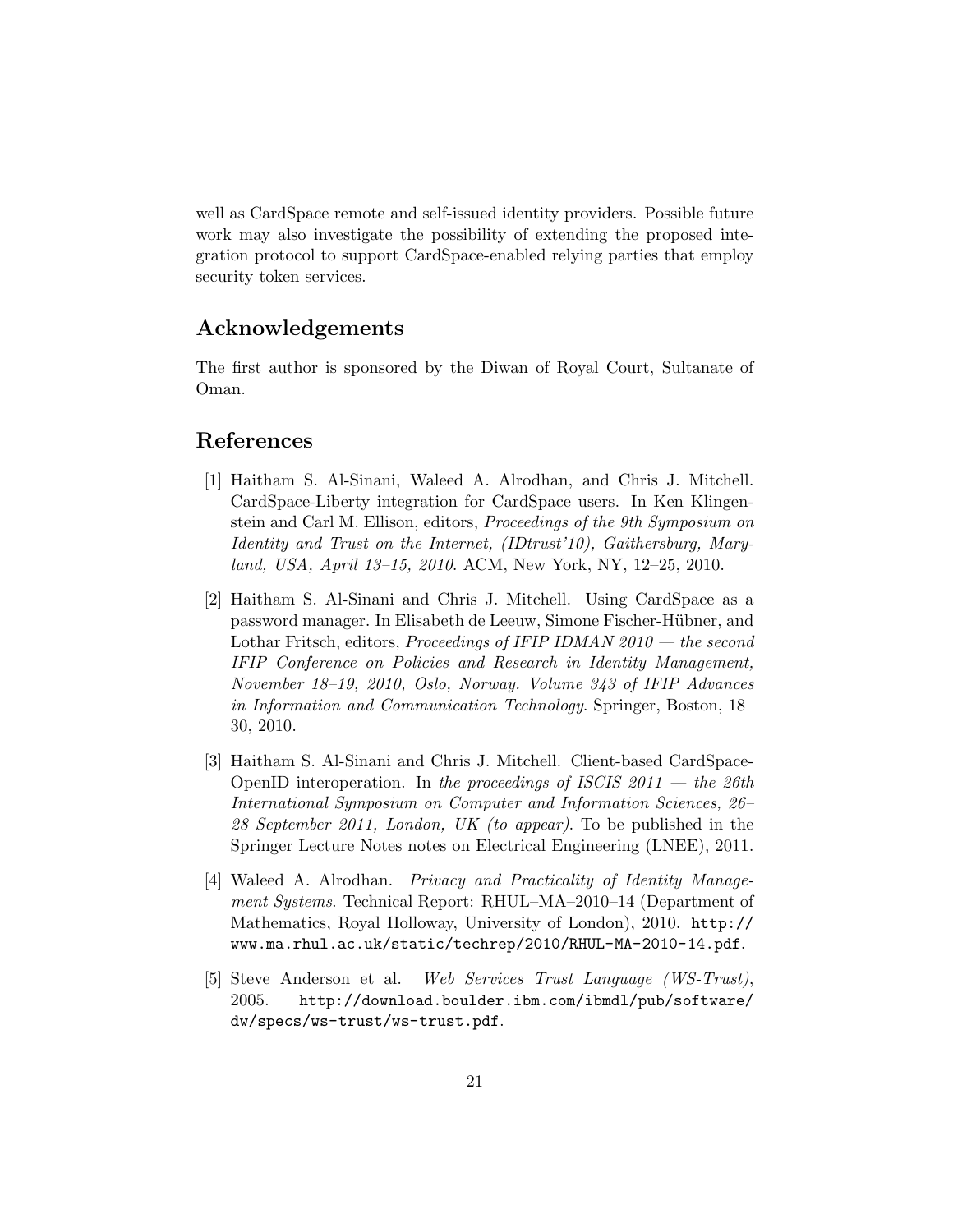- [6] Siddharth Bajaj et al. Web Services Policy Framework (WS-Policy), 2006. http://download.boulder.ibm.com/ibmdl/pub/software/ dw/specs/ws-polfram/ws-policy-2006-03-01.pdf.
- [7] Keith Ballinger et al. Web Services Metadata Exchange (WS-MetadataExchange), 2006. http://download.boulder.ibm.com/ ibmdl/pub/software/dw/specs/ws-mex/metadataexchange.pdf.
- [8] Andreas Berger. Identity Management Systems Introducing Yourself to the Internet. VDM Verlag, Saarbrücken, 2008.
- [9] Vittorio Bertocci, Garrett Serack, and Caleb Baker. Understanding Windows CardSpace: An Introduction to the Concepts and Challenges of Digital Identities. Addison-Wesley, Reading, Massachusetts, 2008.
- [10] David Birch. Digital Identity Management: Technological, Business and Social Implications. Gower Publishing, Farnham, 2007.
- [11] Scott Cantor, John Kemp, Rob Philpott, and Eve Maler (editors). Assertions and Protocols for the OASIS Security Assertion Markup Language (SAML) V2.0. OASIS, 2005. http://docs.oasis-open.org/ security/saml/v2.0/saml-core-2.0-os.pdf.
- [12] Scott Cantor (editor). Shibboleth Architecture Conformance Requirements. Internet2, 2005. http://shibboleth.internet2.edu/docs/ internet2-mace-shibboleth-arch-conformance-200509.pdf.
- [13] Scott Cantor (editor). Shibboleth Architecture Protocols and Profiles. Internet2, 2005. http://shibboleth.internet2.edu/ shibboleth-documents.html.
- [14] Giovanni Della-Libera et al. Web Services Security Policy Language (WS-Security Policy), 2005. http://download.boulder.ibm.com/ ibmdl/pub/software/dw/specs/ws-secpol/ws-secpol.pdf.
- [15] Rachna Dhamija and Lisa Dusseault. The seven flaws of identity management: Usability and security challenges. IEEE Security and Privacy, 6(2):24–29, 2008.
- [16] Jonathan Hart, Konstantinos Markantonakis, and Keith Mayes. Website credential storage and two-factor web authentication with a Java SIM. In Pierangela Samarati, Michael Tunstall, Joachim Posegga, Konstantinos Markantonakis, and Damien Sauveron, editors, Proceedings,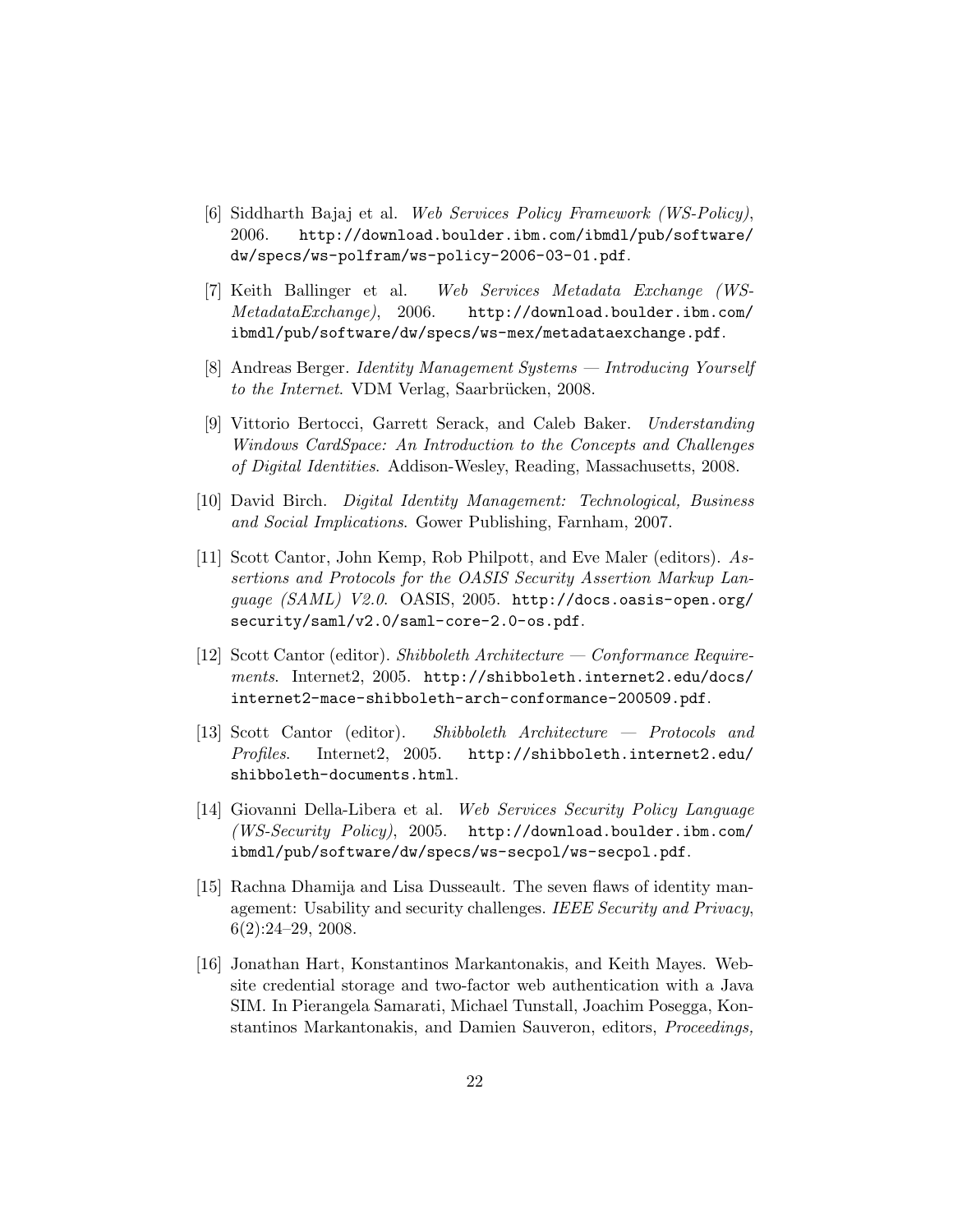Information Security Theory and Practices. Security and Privacy of Pervasive Systems and Smart Devices, 4th IFIP WG 11.2 International Workshop, WISTP 2010, Passau, Germany, April 12–14, 2010, volume 6033 of Lecture Notes in Computer Science. Springer, Berlin, Heidelberg, 229–236, 2010.

- [17] Michael B. Jones. A Guide to Using the Identity Selector Interoperability Profile V1.5 within Web Applications and Browsers. Microsoft Corporation, 2008.
- [18] Michael B. Jones and Michael McIntosh (editors). Identity Metasystem Interoperability Version 1.0 (IMI 1.0). OASIS Standard, 2009. http: //docs.oasis-open.org/imi/identity/v1.0/identity.html.
- [19] Ivar Jørstad, Do Van Thuan, Tore Jønvik, and Do Van Thanh. Bridging CardSpace and Liberty Alliance with SIM authentication. In Proceedings of the 10th International Conference on Intelligence in Next Generation Networks (ICIN 07). Adera, Pessac, 8–13, 2007.
- [20] D. Kristol. HTTP State Management Mechanism. RFC 2045, Internet Engineering Task Force, 2000. http://tools.ietf.org/html/ rfc2965.
- [21] Marc Mercuri. Beginning Information Cards and CardSpace: From Novice to Professional. Apress, New York, 2007.
- [22] Microsoft Corporation and Ping Identity Corporation. An Implementer's Guide to the Identity Selector Interoperability Profile V1.5., 2008. http://msdn.microsoft.com/en-us/windows/aa663320.aspx.
- [23] Anthony Nadalin, Chris Kaler, Ronald Monzillo, and Phillip Hallam-Baker (editors). Web Services Security: SOAP Message Security 1.1 (WS-Security 2004). OASIS Standard Specification, 2006. http://docs.oasis-open.org/wss/v1.1/wss-v1. 1-spec-os-SOAPMessageSecurity.pdf.
- [24] Arun Nanda and Michael B. Jones. Identity Selector Interoperability Profile V1.5. Microsoft Corporation, 2008. http://msdn.microsoft. com/en-us/windows/aa663320.aspx.
- [25] National Institute of Standards and Technology (NIST). Announcing the Advanced Encryption Standard (AES), FIPS 197, 2001. http:// csrc.nist.gov/publications/fips/fips197/fips-197.pdf.